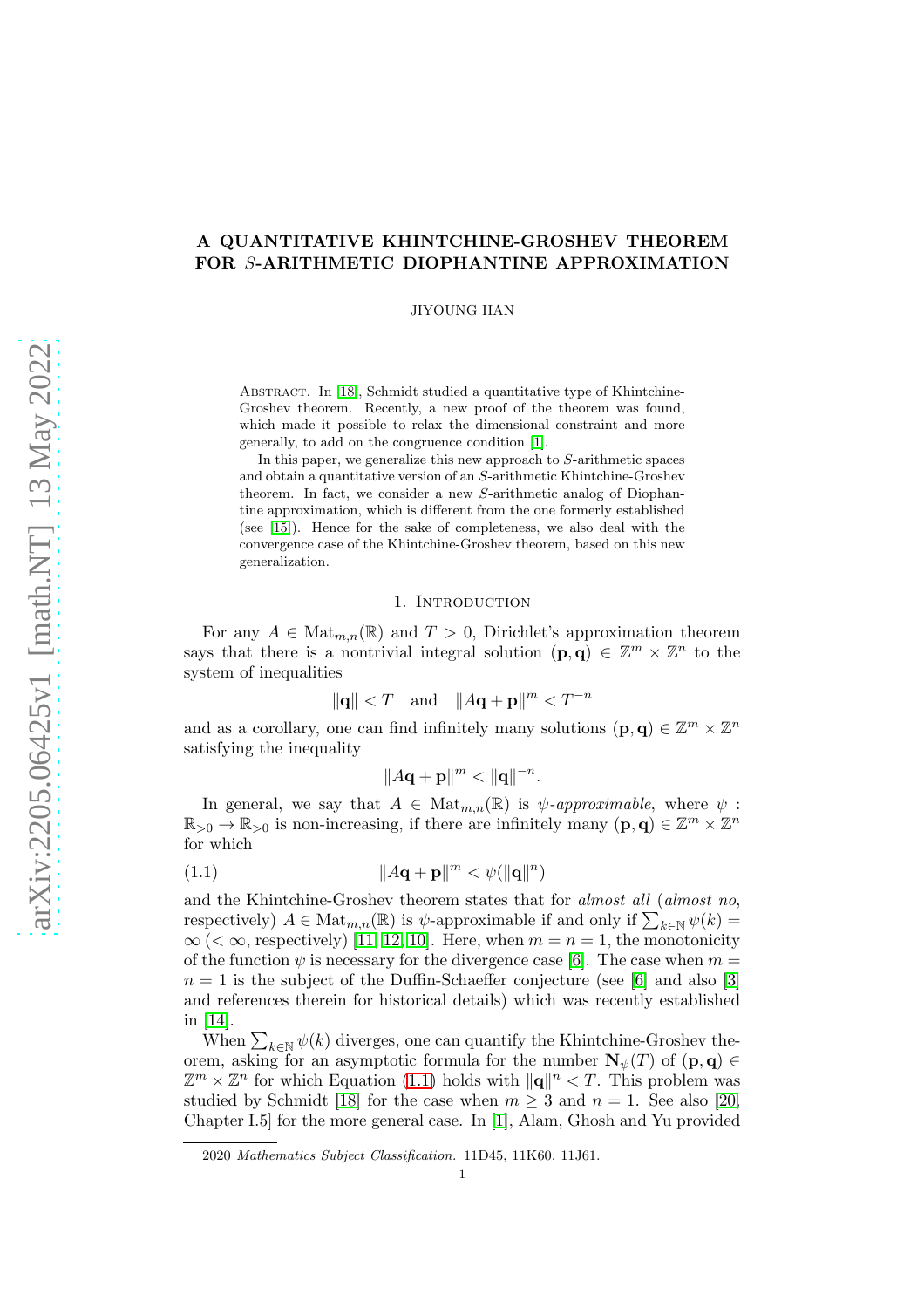a new approach for the proof of the quantitative Khintchine-Groshev theorem, based on [\[19\]](#page-13-1) and [\[8\]](#page-12-9) so that they extended the theorem to the case when  $m + n \geq 2$  and refined the statement by adding a certain congruence condition. This congruence condition for the Khintchnie-Groshev theorem was earlier considered in [\[17\]](#page-12-10).

The main purpose of this article is to generalize the quantitative result of [\[1\]](#page-12-1) to S-arithmetic spaces.

**S-arithmetic Set-ups.** Let  $S = {\infty, p_1, ..., p_s}$  be the finite set of places over Q, where  $|\cdot|_{\infty}$  represents the supremum norm of R and  $|\cdot|_p$  is the p-adic norm for a prime p. Denote by  $S_f = \{p_1, \ldots, p_s\}$  the set of finite places in S. For  $p \in S$ , let  $\mathbb{Q}_p$  be the completion field of  $\mathbb{Q}$  with respect to the norm  $|\cdot|_p$ . When  $p = \infty$ ,  $\mathbb{Q}_p = \mathbb{R}$ . Let  $\mathbb{Q}_S = \prod_{p \in S} \mathbb{Q}_p$  and we call  $\mathbb{Q}_S^d = \prod_{p \in S} \mathbb{Q}_p^d$ for  $d \in \mathbb{N}$ , an *S*-arithmetic space. If we denote an element of  $\mathbb{Q}_S^d$  by  $(\mathbf{y}_p)_{p \in S}$ or  $(\mathbf{y}_{\infty}, \mathbf{y}_{p_1}, \dots, \mathbf{y}_{p_s})$ , where  $\mathbf{y}_p \in \mathbb{Q}_p^d$ , the norm of the S-arithmetic space is defined by

$$
\|\mathbf{y}\|_{S} = \max\{\|\mathbf{y}_p\|_p : p \in S\}.
$$

Let us assign the measure vol on  $\mathbb{Q}_S^d$  as the product measure  $\prod_{p\in S}$  vol<sub>p</sub>, where vol<sub>∞</sub> is the usual Lebesgue measure and vol<sub>p</sub> is the Haar measure for which  $vol_p(\mathbb{Z}_p^d) = 1$ . The volume vol  $= \prod_{p \in S} vol_p$  also stands for the Haar measure on  $\text{Mat}_{m,n}(\mathbb{Q}_S) = \prod_{p \in S} \text{Mat}_{m,n}(\mathbb{Q}_p)$  by considering  $\text{Mat}_{m,n}(\mathbb{Q}_p) \simeq$  $\mathbb{Q}_p^{mn}$  for each  $p \in S$ . We simply denote  $d \text{vol}(\mathbf{y})$  by  $d\mathbf{y}$  in integral formulas.

Consider the diagonal embedding  $\Delta: \mathbb{Q} \to \mathbb{Q}_S$  given as  $\Delta(z) = (z, z, ..., z)$ . The set of rationals in  $\mathbb{Q}_S$  is the image  $\Delta(\mathbb{Q})$  of  $\mathbb Q$  under this diagonal embedding. It is well-known that if we let

$$
\mathbb{Z}_S = \{ z \in \mathbb{Q} : |z|_{\nu} \le 1 \text{ for } \nu \notin S \} = \mathbb{Z}[1/p_1 \cdots p_s],
$$

the image  $\Delta(\mathbb{Z}_S)$  is the ring of S-integers in  $\mathbb{Q}_S$ . For simplicity, we will use the notation  $\mathbb{Z}_S$  instead of  $\Delta(\mathbb{Z}_S)$ .

It is well-known that any ideal of  $\mathbb{Z}_S$  is of the form  $N\mathbb{Z}_S$  for some  $N \in \mathbb{N}_S$ , where

$$
\mathbb{N}_S = \{ N' \in \mathbb{N} : \gcd(N', p_1 \cdots p_s) = 1 \}
$$

and one can define a congruence condition on  $\mathbb{Z}_S$  as follows:

$$
z_1 = z_2 \mod N \Leftrightarrow z_1 - z_2 \in N\mathbb{Z}_S.
$$

Let  $\mathsf{T} = (T_p)_{p \in S}$  be an element of  $\mathbb{R}_{\geq 0} \times \prod_{p \in S_f} p^{\mathbb{Z}}$ , where we define  $p^{\mathbb{Z}}$  by  $\{p^k : k \in \mathbb{Z}\}\.$  We say that  $\mathsf{T}_1 = (T_p^{(1)})_{p \in S} \succeq \mathsf{T}_2 = (T_p^{(2)})_{p \in S}$  if  $T_p^{(1)} \ge T_p^{(2)}$ (as positive real numbers) for all  $p \in S$ , and denote  $\mathsf{T} \to \infty$  when  $T_p \to \infty$ for all  $p \in S$ .

For an element  $\mathbf{y} = (\mathbf{y}_p)_{p \in S} \in \mathbb{Q}_S^d$ , we will denote  $\|\mathbf{y}_p\|_p$  by  $\|\mathbf{y}\|_p$  since it will not cause any confusion. Since we identify  $\Delta(\mathbb{Z}_S^d)$  with  $\mathbb{Z}_S^d$ , we also use the notation  $\mathbf{v} = (\mathbf{v})_{p \in S}$  for an element  $\mathbf{v} \in \mathbb{Z}_S^d$ .

S-arithmetic Analogs and Main Results. Based on the proof of Dirichlet's theorem, one can show that there is  $C_p \geq 1$  for each  $p \in S_f$  and  $C_{\infty} = 1$ such that the following holds: for any  $A = (A_p)_{p \in S} \in \text{Mat}_{m,n}(\mathbb{Q}_S)$  and any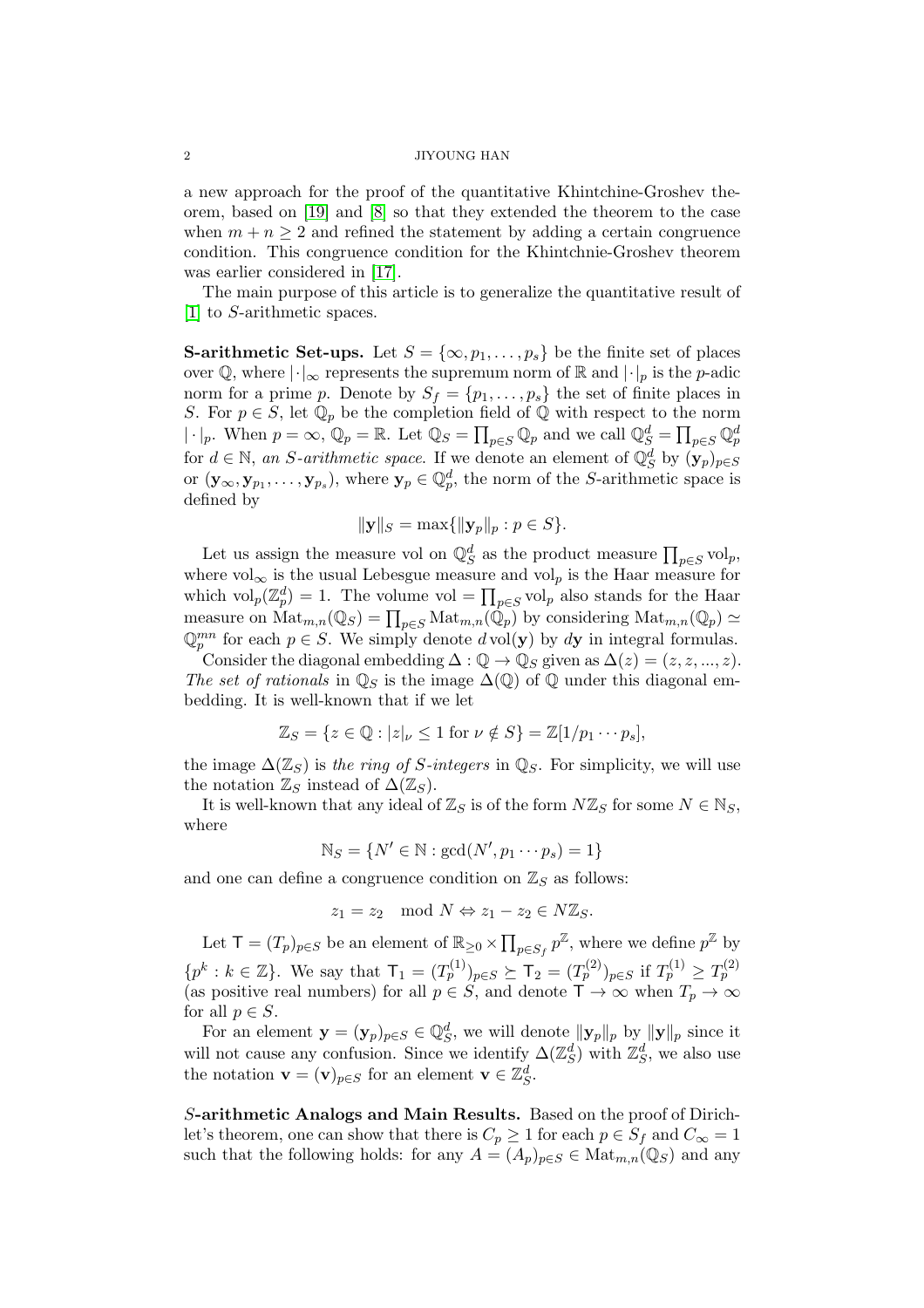$\mathsf{T}=(T_p)_{p\in S}, T_p\geq 1$ , there is a nontrivial integral solution  $(\mathbf{p},\mathbf{q})\in \mathbb{Z}_S^m\times \mathbb{Z}_S^n$ satisfying the inequalities

<span id="page-2-0"></span>(1.2) 
$$
\|\mathbf{q}\|_p \le T_p \quad \text{and} \quad \|A_p \mathbf{q} + \mathbf{p}\|_p^m \le C_p T_p^{-n}, \ \forall p \in S.
$$

The reason of the necessity of the constant  $C_p$  is that the p-adic norm takes its values which are integer powers of p. One can take  $C_p = p^m$  for  $p \in S_f$ , and if we restrict  $T_p \in \{p^{mz} : z \in \mathbb{N}\}\)$  for instance, then one can choose  $C_p = 1$ . One can therefore deduce that there are infinitely many  $(\mathbf{p}, \mathbf{q}) \in \mathbb{Z}_{S}^{m} \times \mathbb{Z}_{S}^{n}$  for which

<span id="page-2-3"></span>(1.3) 
$$
\|A_p \mathbf{q} + \mathbf{p}\|_p^m \le C_p \min\{1, \|\mathbf{q}\|_p^{-n}\}, \ \forall p \in S.
$$

In [\[15\]](#page-12-2), a different type of an S-arithmetic Dirichlet theorem was previously introduced using the S-norm: there is  $C > 0$  such that for any  $A \in \text{Mat}_{m,n}(\mathbb{Q}_S)$  and any  $T > 1$ , one has a nontrivial integral solution  $(\mathbf{p}, \mathbf{q}) \in \mathbb{Z}_S^m \times \mathbb{Z}_S^n$  satisfying the inequalities

<span id="page-2-1"></span>(1.4) 
$$
\|\mathbf{q}\|_{S} \leq T \quad \text{and} \quad \|A\mathbf{q} + \mathbf{p}\|_{S}^{m} \leq CT^{-n}.
$$

As a corollary, one has that there are infinitely many  $(p, q) \in \mathbb{Z}_S^n \times \mathbb{Z}_S^m$  for which

<span id="page-2-2"></span>(1.5) 
$$
||A\mathbf{q} + \mathbf{p}||_{S}^{m} \leq C ||\mathbf{q}||_{S}^{-n}.
$$

Let us remark that one hand, the S-arithmetic Dirichlet theorem given by Equation  $(1.2)$  implies the one given by Equation  $(1.4)$ , and on the other hand, the corollary given by Equation  $(1.5)$  implies the one given by Equation [\(1.3\)](#page-2-3).

**Notation 1.1.** We call  $\psi = (\psi_p)_{p \in S}$  a collection of approximation functions if for each  $p \in S$ ,  $\psi_p : \mathbb{R}_{>0} \to \mathbb{R}_{>0}$  is a non-increasing function such that  $\psi_p((0,1]) \equiv 1$ . When  $p \in S_f$ , let us further assume that for each  $k \in \mathbb{Z}$ ,  $\psi_p$  is constant on  $\{p^{k'}: k' = kn, kn + 1, kn + 2, ..., kn + (n - 1)\}\$  and  $\psi_p(p^{\mathbb{Z}}) \in p^{m\mathbb{Z}}$ , where  $p^{\mathbb{Z}} := \{p^k : k \in \mathbb{Z}\}$  and  $p^{m\mathbb{Z}} := \{p^k : k \in m\mathbb{Z}\}.$ 

Here, the assumptions above are mild assumptions for notational simplicity. The theorems below would hold for  $\psi = (\psi_p)_{p \in S}$ , where each  $\psi_p$  is a bounded non-increasing function with minor modifications.

Our first theorem shows the classical Khintchine-Groshev theorem with the new S-arithmetic setting based on Equation [\(1.3\)](#page-2-3). The analogs related to Equation [\(1.5\)](#page-2-2) can be deduced from [\[15,](#page-12-2) [16,](#page-12-11) [4\]](#page-12-12), which answer to the more delicate question suggested by Baker and Sprindžuk, which is related to Diophantine approximation on manifolds. The original work for the real case was accomplished in [\[13\]](#page-12-13). See also [\[9\]](#page-12-14) and [\[5\]](#page-12-15) for a classical and a quantitative Khintchine-Groshev theorem for function fields, respectively, and [\[2\]](#page-12-16) for a positive characteristic version.

Now, let us state our main results. We say that  $v_1 = v_2 \mod N$  for  $\mathbf{v}_1, \mathbf{v}_2 \in \mathbb{Z}_S^d$  and  $N \in \mathbb{N}_S := \{N' \in \mathbb{N} : \text{gcd}(N', p_1 \cdots p_s) = 1\},\$  where  $S = {\infty, p_1, \ldots, p_s}$ , if  $\mathbf{v}_1 - \mathbf{v}_2 \in N \mathbb{Z}_S^d$ .

<span id="page-2-4"></span>**Theorem 1.2.** Assume  $d = m + n \geq 2$ . Let  $\psi = (\psi_p)_{p \in S}$  be a collection of approximating functions. Fix  $N \in \mathbb{N}_S$  and a pair  $(\mathbf{v}_m, \mathbf{v}_n) \in \mathbb{Z}_S^m \times \mathbb{Z}_S^n$ .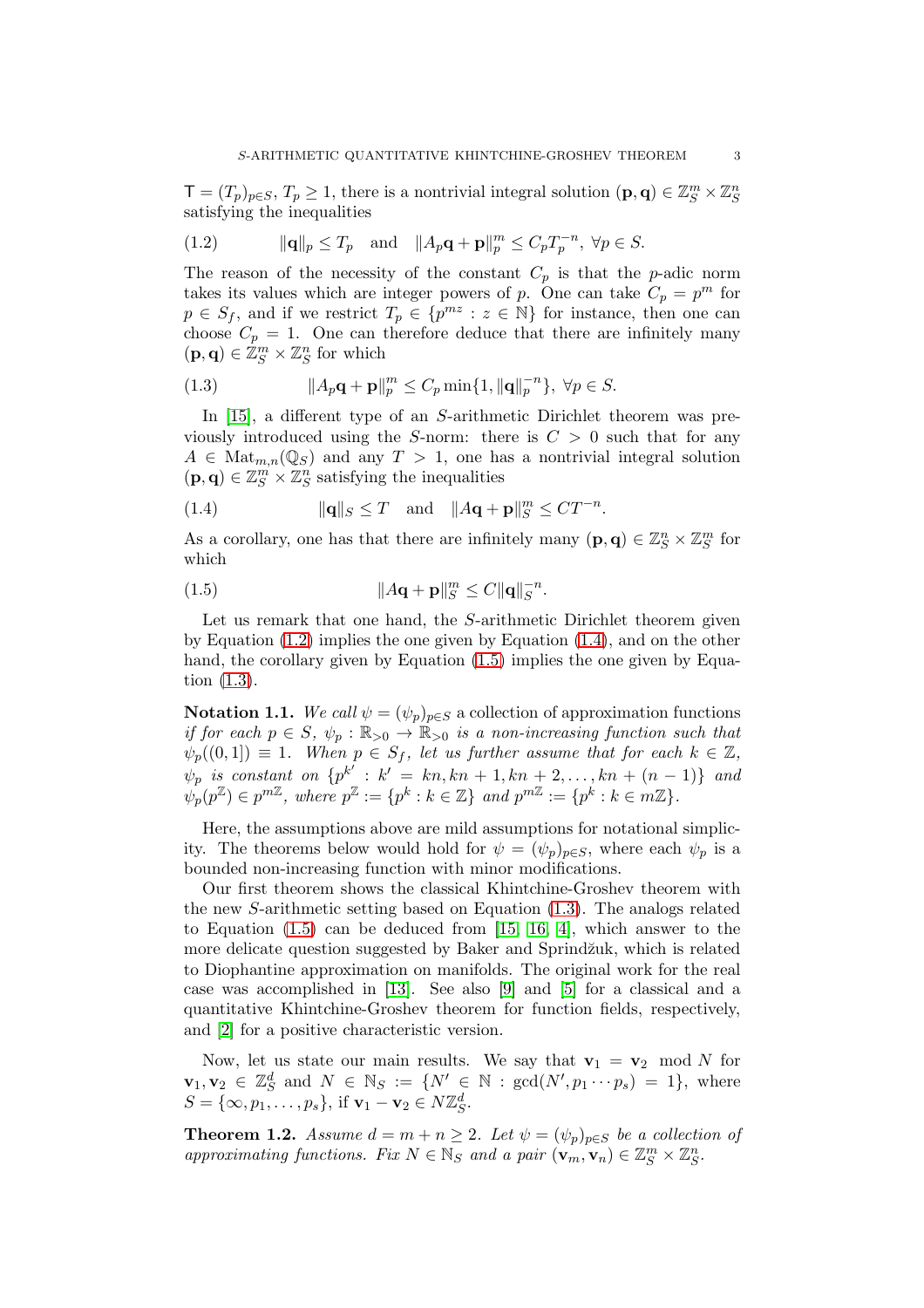A system of inequalities

$$
||A_p \mathbf{q} + \mathbf{p}||_p^m \le \psi(||\mathbf{q}||_p^n), \quad \forall p \in S
$$

has infinitely many integer solutions

$$
(\mathbf{p}, \mathbf{q}) \in \{(\mathbf{w}_m, \mathbf{w}_n) \in \mathbb{Z}_S^m \times \mathbb{Z}_S^n : (\mathbf{w}_m, \mathbf{w}_n) \equiv (\mathbf{v}_m, \mathbf{v}_n) \mod N\}
$$
  
(1) for almost no  $A \in \text{Mat}_{m,n}(\mathbb{Q}_S) \Leftrightarrow \int_{\mathbb{Q}_S^d} \prod_{p \in S} \psi_p(\|\mathbf{y}\|_p^n) d\mathbf{y} < \infty;$ 

(2) for almost all  $A \in \text{Mat}_{m,n}(\mathbb{Q}_S) \Leftrightarrow \int_{\mathbb{Q}_S^d} \prod_{p \in S} \psi_p(\|\mathbf{y}\|_p^n) d\mathbf{y} = \infty$ .

The convergence part of the above theorem follows using the classical Borel-Cantelli lemma so that it holds even for the case when  $m = n = 1$ . The divergence case is a direct consequence of the theorem below.

<span id="page-3-0"></span>**Theorem 1.3.** Let  $\psi = (\psi_p)_{p \in S}$  be a collection of approximating functions. Let  $N \in \mathbb{N}_S$  and fix a pair  $(\mathbf{v}_m, \mathbf{v}_n) \in \mathbb{Z}_S^m \times \mathbb{Z}_S^n$ .

For  $A = (A_p)_{p \in S} \in \text{Mat}_{m,n}(\mathbb{Q}_S)$  and  $\tilde{\mathsf{T}} = (\tilde{T}_p)_{p \in S}$ , consider the functions  $\hat{\rho}$  (p, q) = (v, v) model

$$
\mathbf{N}_{\psi,A}(\mathsf{T}) := \# \left\{ (\mathbf{p},\mathbf{q}) \in \mathbb{Z}_S^m \times \mathbb{Z}_S^n : \begin{array}{c} \circ(\mathbf{p},\mathbf{q}) \equiv (\mathbf{v}_m,\mathbf{v}_n) \mod N, \text{ and } \\ \mathbf{p} \in S, \\ \|A_p\mathbf{q} + \mathbf{p}\|_p^m \leq \psi_p(\|\mathbf{q}\|_p^n); \\ \|\mathbf{q}\|_p^n \leq T_p \end{array} \right\};
$$
\n
$$
\mathbf{V}_{\psi}(\mathsf{T}) := 2^m \int_{\{\mathbf{y} \in \mathbb{Q}_S^n : \|\mathbf{y}\|_p^n \leq T_p\}} \prod_{p \in S} \psi_p(\|\mathbf{y}\|_p^n) d\mathbf{y}.
$$

Assume that  $\mathbf{V}_{\psi}(\mathsf{T}) \to \infty$  as  $\mathsf{T} \to \infty$ .

For almost all  $A \in Mat_{m,n}(\mathbb{Q}_S)$ , it follows that

$$
\lim_{T \to \infty} \frac{\mathbf{N}_{\psi,A}(T)}{\mathbf{V}_{\psi}(T)/N^d} = 1.
$$

The paper is organized as follows. In ??, we introduce S-arithmetic settings and notations, and compute the volume formula of the region bounded by the inequalities  $\|\mathbf{x}\|_p^m \leq \psi_p(\|\mathbf{y}\|_p^n)$  and  $\|\mathbf{y}\|_p^n \leq T_p$  for each  $p \in S$ , which will be used for obtaining Theorem [1.3.](#page-3-0) In Section [3,](#page-4-0) we will show the convergence case of Theorem [1.2.](#page-2-4) From the classical Borel-Cantelli lemma, one can show that the *almost no* statement holds when  $\sum_{\mathbf{q}\in\mathbb{Z}_S^n} \prod_{p\in S} \psi_p(\|\mathbf{q}\|_p^n) < \infty$ , which is the same condition as in [\[16\]](#page-12-11) (although they use a single function  $\psi$  instead of the collection of functions  $(\psi_p)_{p\in S}$ . And then using the formula in Section [2,](#page-3-1) we will see that this condition is equivalent to say that  $\int_{\mathbb{Q}_S^n} \prod_{p \in S} \psi(||\mathbf{y}||_p^n) d\mathbf{y} < \infty$ . In Section [4,](#page-7-0) we first show the S-arithmetic analog of Schmidt's theorem [\[19,](#page-13-1) Theorem 1] for the special case, which fits with our situation. As a consequence, we prove Theorem [1.3.](#page-3-0)

### 2. Volume Formula

<span id="page-3-2"></span><span id="page-3-1"></span>In this short subsection, let us compute the volume of the following set

(2.1) 
$$
E_{\psi}(\mathsf{T}) = \left\{ (\mathbf{x}, \mathbf{y}) \in \mathbb{Q}_{S}^{m} \times \mathbb{Q}_{S}^{n} : \begin{aligned} &\text{For each } p \in S, \\ &\|\mathbf{x}\|_{p}^{m} \leq \psi_{p}(\|\mathbf{y}\|_{p}^{n}); \\ &\|\mathbf{y}\|_{p}^{n} \leq T_{p} \end{aligned} \right\},
$$

which will be equal to  $\mathbf{V}_{\psi}(\mathsf{T})$  defined as in Theorem [1.3.](#page-3-0)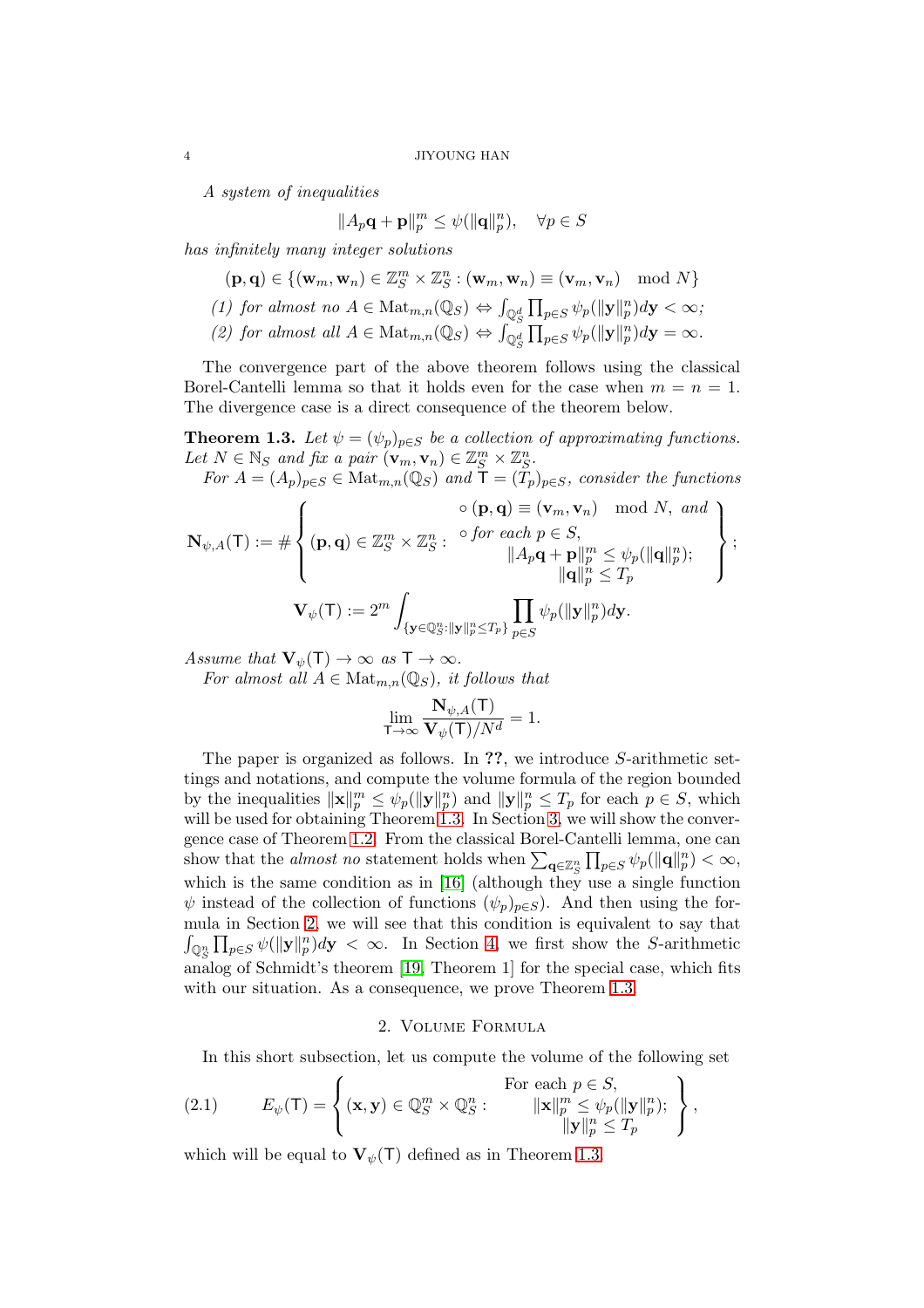We have that  $E_{\psi}(\mathsf{T}) = \prod_{p \in S} E_{\psi_p}(T_p)$ , where

 $E_{\psi_p}(T_p) = \left\{ (\mathbf{x}, \mathbf{y}) \in \mathbb{Q}_p^m \times \mathbb{Q}_p^n : ||\mathbf{x}||_p^m \leq \psi_p(||\mathbf{y}||_p^n) \text{ and } ||\mathbf{y}||_p^n \leq T_p \right\}.$ Hence

$$
\begin{aligned} \text{vol}\left(E_{\psi}(\mathsf{T})\right) &= \prod_{p \in S} \int_{E_{\psi_p}(T_p)} 1 d\mathbf{x} d\mathbf{y} \\ &= \prod_{p \in S} \int_{\{\mathbf{y} \in \mathbb{Q}_p^n: \|\mathbf{y}\|_p^n \le T_p\}} \int_{\{\mathbf{x} \in \mathbb{Q}_p^m: \|\mathbf{x}\|_p^m \le \psi_p(\|\mathbf{y}\|_p^n)^{1/m}\}} 1 d\mathbf{x} d\mathbf{y} \\ &= \int_{\{\mathbf{y} \in \mathbb{R}^n: \|\mathbf{y}\|_\infty^n \le T_\infty\}} 2^m \psi_\infty(\|\mathbf{y}\|_\infty^n) d\mathbf{y} \\ &\times \prod_{p \in S_f} \int_{\{\mathbf{y} \in \mathbb{Q}_p: \|\mathbf{y}\|_p^n \le T_\infty\}} \psi_p(\|\mathbf{y}\|_p^n) d\mathbf{y} \\ &= 2^m \int_{\{\mathbf{y} \in \mathbb{Q}_S^n: \|\mathbf{y}\|_p^n \le T_p, \ \forall p \in S\}} \prod_{p \in S} \psi_p(\|\mathbf{y}\|_p^n) d\mathbf{y} = \mathbf{V}_{\psi}(\mathsf{T}). \end{aligned}
$$

For the next section, let us note that the inner integrals above can be expressed as

<span id="page-4-1"></span>(2.2) 
$$
\int_{\{\mathbf{y}\in\mathbb{R}^n:\|\mathbf{y}\|_{\infty}^n\leq T_{\infty}\}} \psi_{\infty}(\|\mathbf{y}\|_{\infty}^n) d\mathbf{y} = 2^n \int_0^{\infty} \psi_{\infty}(r) dr;
$$

$$
\int_{\{\mathbf{y}\in\mathbb{Q}_p^n:\|\mathbf{y}\|_p^n\leq T_p\}} \psi_p(\|\mathbf{y}\|_p^n) d\mathbf{y} = \sum_{k_p=-\infty}^{t_p} p^{k_p n} \left(1 - \frac{1}{p^n}\right) \psi_p(p^{k_p n}),
$$

<span id="page-4-0"></span>where  $T_p = p^{t_p n}$  for  $p \in S_f$ .

 $\ddot{\phantom{0}}$ 

## 3. Convergence Case

For the convergence part, we may assume that  $N = 1$  since for any  $A = (A_p)_{p \in S} \in \text{Mat}_{m,n}(\mathbb{Q}_S)$ , there is an inclusion between the solution sets

$$
\begin{aligned} \left\{ (\mathbf{p},\mathbf{q}) \in \mathbb{Z}_S^m \times \mathbb{Z}_S^n: \begin{array}{l} \|A_p \mathbf{q} + \mathbf{p}\|^m \leq \psi_p(\|\mathbf{q}\|_p^n), \ \forall p \in S \\ (\mathbf{p},\mathbf{q}) = (\mathbf{v}_m,\mathbf{v}_n) \mod N \end{array} \right\} \\ &\subseteq \left\{ (\mathbf{p},\mathbf{q}) \in \mathbb{Z}_S^m \times \mathbb{Z}_S^n : \|A_p \mathbf{q} + \mathbf{p}\|^m \leq \psi_p(\|\mathbf{q}\|_p^n), \ \forall p \in S \right\} \end{aligned}
$$

for any  $N \in \mathbb{N}_S$  and  $(\mathbf{v}_m, \mathbf{v}_n) \in \mathbb{Z}_S^m \times \mathbb{Z}_S^n$ .

*Proof of Theorem [1.2](#page-2-4) (1).* Using the fact that  $\mathbb{Q}_S/\mathbb{Z}_S \simeq [0,1) \times \prod_{p \in S_f} \mathbb{Z}_p$ , it is enough to show that the following set

$$
\mathcal{A}_{m,n}(\psi) = \left\{ A \in \text{Mat}_{m,n} \Big( [0,1) \times \prod_{p \in S_f} \mathbb{Z}_p \Big) : \begin{array}{c} \|A_p \mathbf{q} + \mathbf{p} \|_p^m \leq \psi_p(\|\mathbf{q}\|_p^n), \ \forall p \in S \\ \text{for infinitely many} \\ (\mathbf{p},\mathbf{q}) \in \mathbb{Z}_S^m \times \mathbb{Z}_S^n \end{array} \right\}
$$

has measure zero when  $\int_{\mathbb{Q}_S^n} \prod_{p \in S} \psi_p(\|\mathbf{y}\|_p^n) d\mathbf{y} < \infty$ .

For each  $\mathbf{q} \in \mathbb{Z}_{S}^{n}$ , define

$$
\mathcal{A}_{\mathbf{q}}(\psi) = \left\{ A \in \text{Mat}_{m,n} \Big( [0,1) \times \prod_{p \in S_f} \mathbb{Z}_p \Big) : \begin{array}{c} \|A_p \mathbf{q} + \mathbf{p} \|_p^m \leq \psi_p(\|\mathbf{q}\|_p^n), \ \forall p \in S \\ \text{for some } \mathbf{p} \in \mathbb{Z}_S^m \end{array} \right\}.
$$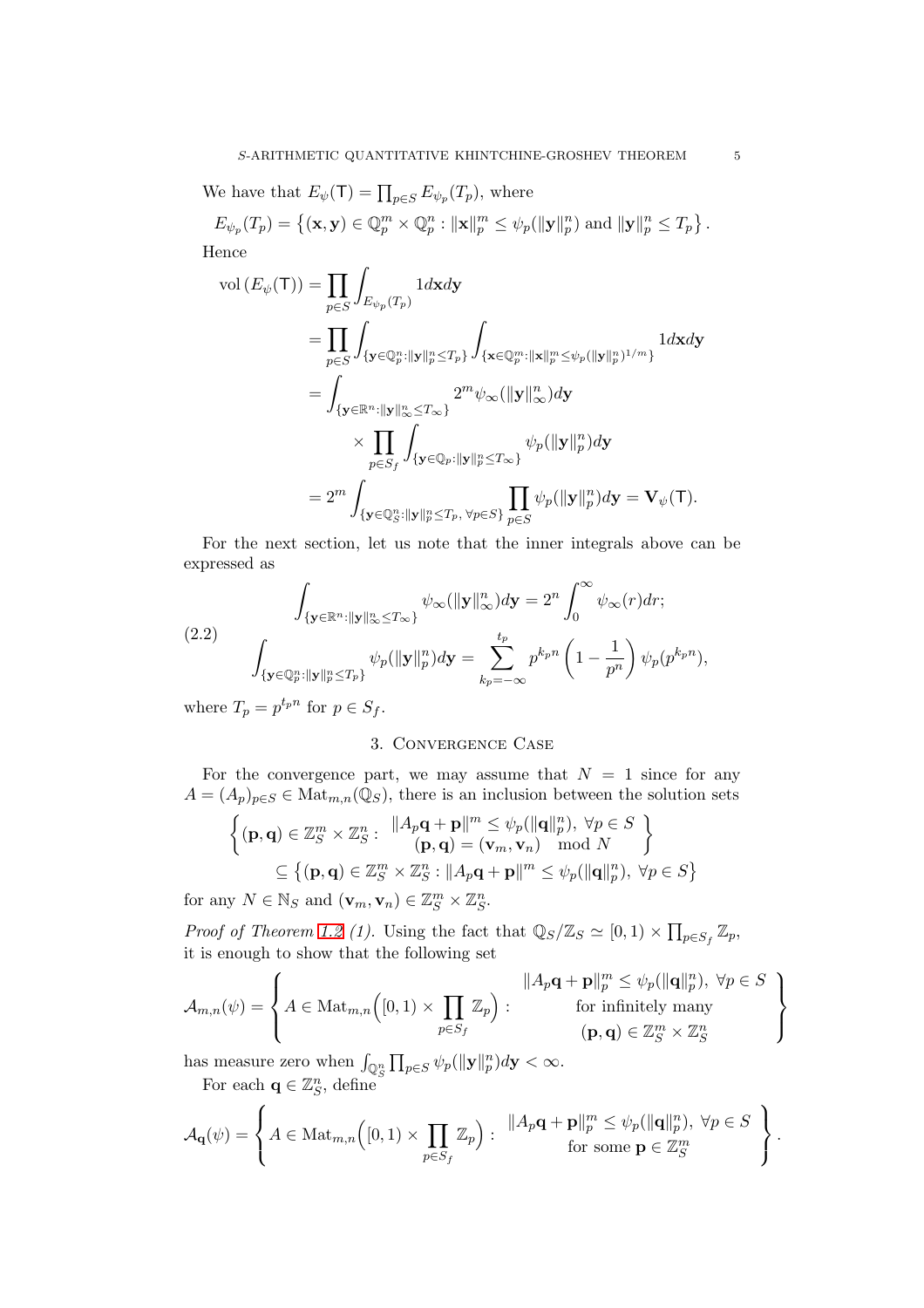#### 6 JIYOUNG HAN

It is easy to verify that  $\mathcal{A}_{m,n}(\psi) \subseteq \limsup_{\mathbf{q}} \mathcal{A}_{\mathbf{q}}(\psi)$  so that to use the Borel-Cantelli lemma, we need to show that

$$
\sum_{\mathbf{q}\in\mathbb{Z}_S^n-\{O\}}\mathrm{vol}(\mathcal{A}_{\mathbf{q}})<\infty.
$$

We first want to count the number of  $\mathbf{q} = (\mathbf{q})_{p \in S} \in \mathbb{Z}_S^n$  for which  $\|\mathbf{q}\|_p =$  $T_p$  for any  $p \in S$ , when  $\mathsf{T} = (T_p)_{p \in S}$  is given. Let  $T_\infty = \ell_\infty p_1^{\ell_1} \cdots p_s^{\ell_s}$ , where  $\ell_{\infty} \in \mathbb{N}_S$  and  $\ell_j \in \mathbb{Z}$  and  $T_{p_i} = p_i^{k_i}$ , where  $k_i \in \mathbb{Z}$  for  $1 \leq i \leq$ s. Any possible  $\mathbf{q} = (q_1, \ldots, q_n)$  is in  $\frac{1}{p_1^{k_1} \cdots p_s^{k_s}} \mathbb{Z}^n \cap B_{\ell_\infty p_1^{\ell_1} \cdots p_s^{\ell_s}}(O)$ , where  $B_{\ell_{\infty}p_1^{\ell_1}\cdots p_s^{\ell_s}}(O) = [-\ell_{\infty}p_1^{\ell_1}\cdots p_s^{\ell_s}, \ell_{\infty}p_1^{\ell_1}\cdots p_s^{\ell_s}]^n$ , and for some  $1 \leq j \leq n$ ,  $q_j = \pm \ell_\infty p_1^{\ell_1} \cdots p_s^{\ell_s}.$ 

Let us assume that  $q_1 = \ell_{\infty} p_1^{\ell_1} \cdots p_s^{\ell_s}$ . From the condition that  $|q_1|_{p_i} =$  $p_i^{-\ell_i} \leq ||\mathbf{q}||_{p_i} = p_i^{k_i}$ , we further obtain the condition for T which is

<span id="page-5-0"></span>(3.1) ℓ<sup>i</sup> ≥ −k<sup>i</sup> for any 1 ≤ i ≤ s.

When  $-\ell_j = k_j$  for all  $1 \leq j \leq s$ , i.e., if  $|(\pm)q_1 = T_\infty|_p = T_p$  for each  $p \in S_f$ , then the number of  $\mathbf{q} \in \mathbb{Z}_{S}^n$  for which  $(\|\mathbf{q}\|_p)_{p \in S} = \mathbf{\dot{T}}$  is

<span id="page-5-1"></span>(3.2) 
$$
2n(2\prod_{p\in S}T_p+1)^{n-1}.
$$

This quantity turns out to be the case of having the largest upper bound, since if  $|q_1 = \pm T_{\infty}|_{p_j} \neq T_{p_j}$  for some  $1 \leq j \leq s$ , then  $|q_i|_{p_j} = p_j^{k_j}$  $j^{k_j}$  for some  $2 \leq i \leq n$ , hence the additional condition that  $q_i = m_i p_j^{k_j}$  with  $(m_i, p_j) = 1$ reduces the number of such q's.

Next, let us compute the upper bound of  $vol(\mathcal{A}_{q})$  for a given  $q \in \mathbb{Z}_{S}^{n}$  with  $(\|\mathbf{q}\|_p)_{p\in S} = \mathsf{T}$ , which is equal to vol $(\mathcal{X}_{\mathbf{q}})^m$ , where

$$
\mathcal{X}_{\mathbf{q}} = \left\{ \begin{array}{l} X = (x_1, \dots, x_n) \in \left( [0, 1) \times \prod_{p \in S_f} \mathbb{Z}_p \right)^n : \\ \exists b \in \mathbb{Z}_S \text{ s.t. } |(x_1 q_1 + \dots + x_n q_n) + b|_p \leq \psi_p (\|\mathbf{q}\|_p^n)^{1/m}, \ \forall p \in S \end{array} \right\}
$$
  
= 
$$
\bigcup_{b \in \mathbb{Z}_S} \mathcal{X}_{\mathbf{q}, b},
$$

and  $\mathcal{X}_{\mathbf{q},b}$  is the set of  $X = (x_1, \ldots, x_n) \in \mathcal{X}_{\mathbf{q}}$  for which  $|(x_1q_1 + \cdots + x_nq_n) +$  $b|_p \leq \psi_p(||\mathbf{q}||_p^n)^{1/m}$  for  $p \in S$ .

Note that since  $||(x_1, \ldots, x_n)||_p \leq 1$  and  $0 \leq \psi_p \leq 1$  for each  $p \in S$ , the element  $b \in \mathbb{Z}_S$  such that  $\mathcal{X}_{q,b} \neq \emptyset$  satisfies that

$$
|b|_{\infty} \le n \|\mathbf{q}\|_{\infty} + 1 \le 2n \max\{\|\mathbf{q}\|_{\infty}, 1\};
$$
  

$$
|b|_{p} \le \max\{\|\mathbf{q}\|_{p}, \psi_{p}(\|\mathbf{q}\|_{p}^{n})^{1/m}\} \le \max\{\|\mathbf{q}\|_{p}, 1\}
$$

for  $p \in S_f$ . From the above, we obtain the upper bound

$$
\#\{b\in\mathbb{Z}_S:\mathcal{X}_{\mathbf{q},b}\neq\emptyset\}\leq 2n\prod_{p\in S}\max\{\|\mathbf{q}\|_p,1\}.
$$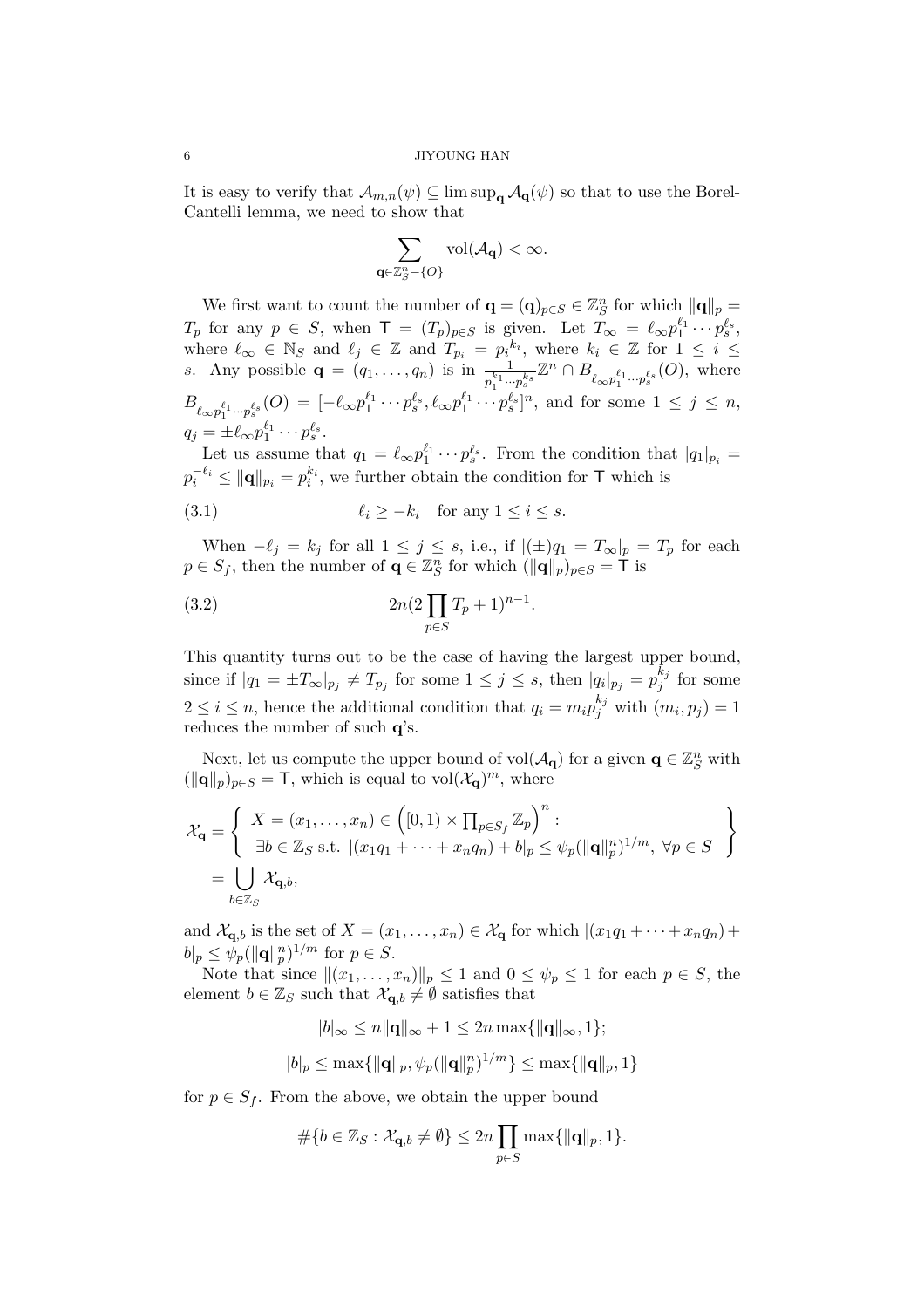Moreover, it is easy to verify that  $vol(\mathcal{X}_{q,b}) \le vol(\mathcal{X}_{q,0})$  which is the product of

$$
\text{vol}_{\infty}\left(\left\{(x_1,\ldots,x_n)\in[0,1)^n:\left|\sum_{i=1}^nx_iq_i\right|_{\infty}\leq\psi_{\infty}(\|\mathbf{q}\|_p^n)^{1/m}\right\}\right)\quad\text{and}
$$

$$
\text{vol}_p\left(\left\{(x_1,\ldots,x_n)\in\mathbb{Z}_p^n:\left|\sum_{i=1}^nx_iq_i\right|_p\leq\psi_p(\|\mathbf{q}\|_p^n)^{1/m}\right\}\right)
$$

for all  $p \in S_f$ . It is well-known that an upper bound of the volume above for the infinite place can be taken to be  $2\psi_{\infty}(\|\mathbf{q}\|_{\infty}^n)^{1/m}/\|\mathbf{q}\|_{\infty}$  if  $\|\mathbf{q}\|_{\infty} > 1$ , and to be 1 if  $\|\mathbf{q}\|_{\infty} \leq 1$ .

For the case when  $p < \infty$ , without loss of generality, we may assume that  $|q_n|_p = ||\mathbf{q}||_p$  (if we maintain the assumption that  $|q_1|_{\infty} = ||\mathbf{q}||_{\infty}$ , there are two cases we need to check:  $|q_1|_p = ||\mathbf{q}||_p$  and  $|q_1|_p \neq ||\mathbf{q}||_p$ , whose arguments are identical after replacing  $n$  by 1). Then we have that

$$
x_n \in \mathbb{Z}_p \cap \left( \psi_p(\|\mathbf{q}\|_p^n)^{-1/m} q_n^{-1} \mathbb{Z}_p + q_n^{-1}(x_1 q_1 + \dots + x_{n-1} q_{n-1}) \right)
$$

so that if  $\|\mathbf{q}\|_p > 1$ , the volume is bounded above by

$$
\begin{aligned}\int_{\mathbb{Z}_p^{n-1}}\int_{\psi_p(\|\mathbf{q}\|_p^n)^{-1/m}q_n^{-1}\mathbb{Z}_p+q_n^{-1}(x_1q_1+\cdots+x_{n-1}q_{n-1})}1 dx_ndx_1\cdots dx_{n-1}\\&=\psi_p(\|\mathbf{q}\|_p^n)^{1/m}|q_n^{-1}|_p=\psi_p(\|\mathbf{q}\|_p^n)^{1/m}/\|\mathbf{q}\|_p,\end{aligned}
$$

and if  $\|\mathbf{q}\|_p \leq 1$ , the volume is equal to 1.

Therefore, we have the following upper bound of the volume of  $\mathcal{X}_{q}$ : (3.3)

<span id="page-6-0"></span>
$$
\text{vol}(\mathcal{X}_{\mathbf{q}}) \leq 2n \prod_{p \in S} \max\{\|\mathbf{q}\|_p, 1\} \times \prod_{p \in S} \frac{\psi_p(\|\mathbf{q}\|_p^n)^{1/m}}{\max\{\|\mathbf{q}\|_p, 1\}} = 2n \prod_{p \in S} \psi_p(\|\mathbf{q}\|_p^n)^{1/m}.
$$

Hence, by Equations  $(3.1)$ ,  $(3.2)$ , and  $(3.3)$ , we obtain that

$$
\sum_{\mathbf{q}\in\mathbb{Z}_S^n-\{O\}}\mathrm{vol}(\mathcal{A}_{\mathbf{q}})\leq \sum_{k_1\in\mathbb{Z}}\cdots\sum_{k_s\in\mathbb{Z}}\sum_{\substack{\ell_j\geq -k_j\\(1\leq j\leq s);\\\ell_{\infty}\in\mathbb{N}_S}}(2n)^{m+1}\left(2\prod_{p\in S}T_p+1\right)^{n-1}\prod_{p\in S}\psi_p(T_p^n).
$$

Here, again we put  $T_{\infty} = \ell_{\infty} p_1^{\ell_1} \cdots p_s^{\ell_s}$  and  $T_{p_j} = p_i^{k_i}$  for  $p \in S_f$ . Now, since  $|T_{\infty}|_p \leq T_p$  for each  $p \in S_f$ ,  $\prod_{p \in S} T_p \geq \prod_{p \in S} |T_{\infty}|_p = \ell_{\infty} \geq 1$ , so that it suffices to show that

<span id="page-6-1"></span>
$$
(3.4) \qquad \sum_{k_1 \in \mathbb{Z}} \cdots \sum_{k_s \in \mathbb{Z}} \sum_{\substack{\ell_j \geq -k_j \\ (1 \leq j \leq s); \\ \ell_\infty \in \mathbb{N}_S}} \left(\prod_{p \in S} T_p\right)^{n-1} \prod_{p \in S} \psi_p(T_p^n) < \infty.
$$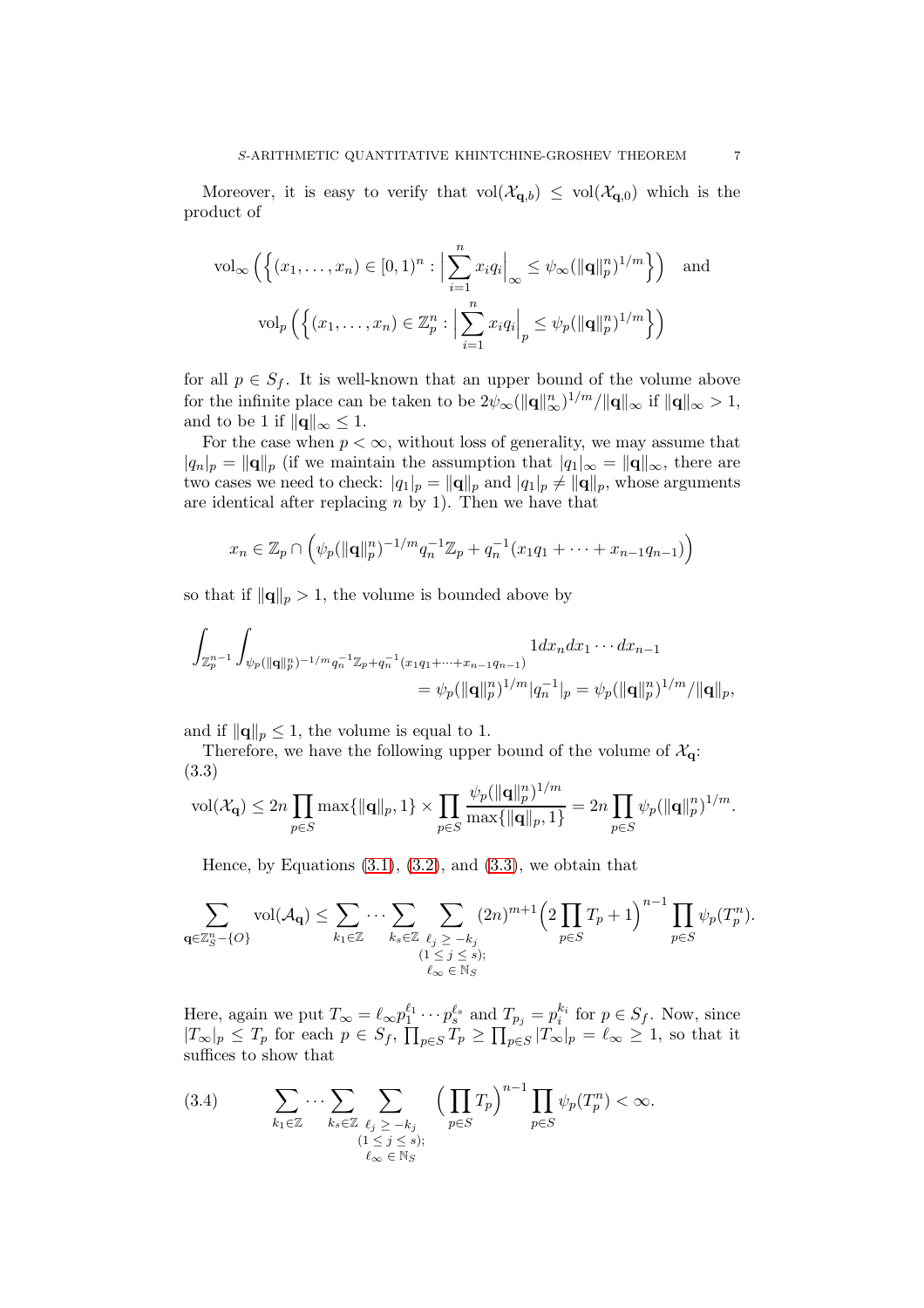For a given  $k_1, \ldots, k_s \in \mathbb{Z}$ , it holds that

$$
\sum_{\substack{\ell_j \geq -k_j \\ (1 \leq j \leq s); \\ \ell_{\infty} \in \mathbb{N}_S}} T_{\infty}^{n-1} \psi_{\infty}(T_{\infty}^n) = (T_{p_1} \cdots T_{p_s}) \sum_{k_{\infty} \in \frac{1}{T_{p_1} \cdots T_{p_s}} \mathbb{Z}} \frac{1}{T_{p_1} \cdots T_{p_s}} T_{\infty}^{n-1} \psi_{\infty}(T_{\infty}^n)
$$
\n
$$
\leq (T_{p_1} \cdots T_{p_s}) \int_0^{\infty} T_{\infty}^{n-1} \psi_{\infty}(T_{\infty}^n) dT_{\infty} = \frac{T_{p_1} \cdots T_{p_s}}{n} \int_0^{\infty} \psi_{\infty}(T_{\infty}) dT_{\infty}
$$

so that the summation in Equation [\(3.4\)](#page-6-1) is bounded by

$$
\prod_{p \in S_f} \left( \sum_{k_p \in \mathbb{Z}} p^{nk_p} \psi_p(T_p^n) \right) \times \frac{1}{n} \int_0^\infty \psi_\infty(T_\infty) dT_\infty = C \int_{\mathbb{Q}_S^n} \prod_{p \in S} \psi_p(\|\mathbf{y}\|_p^n) d\mathbf{y}
$$

<span id="page-7-0"></span>for some  $C > 0$  using Equation [\(2.2\)](#page-4-1), which is bounded by our assumption. Therefore we conclude that  $vol(\mathcal{A}_{m,n}(\psi)) = 0$  by the Borel-Cantelli lemma.  $\Box$ 

## 4. Divergence Case: The Quantitative Result

We want an asymptotic formula for

$$
\mathbf{N}_{\psi,A}(\mathsf{T}) = \# \mathsf{u}_A \left( N \mathbb{Z}_S^d + (\mathbf{v}_m, \mathbf{v}_n) \right) \cap E_{\psi}(\mathsf{T}),
$$

where  $u_A := \begin{pmatrix} I_m & A \\ 0 & I \end{pmatrix}$  $0 \quad I_n$  $\setminus$ ,  $\psi = (\psi_p)_{p \in S}$  is a collection of approximating functions,  $N \in \mathbb{N}_S$ ,  $(\mathbf{v}_m, \mathbf{v}_n) \in \mathbb{Z}_S^m \times \mathbb{Z}_S^n$ , and  $E_{\psi}(\mathsf{T})$  is the set given in Equation [\(2.1\)](#page-3-2), when the integral of  $\prod_{p\in S}\psi_p$  diverges. Set  $\mathsf{T}' = (T'_p)_{p\in S}$ and  $\psi' = (\psi_p')_{p \in S}$  such that

$$
\begin{cases}\nT'_{\infty} = T_{\infty}/N^n; \\
T'_p = T_p \ (p \in S_f); \\
\end{cases}\n\quad\n\begin{cases}\n\psi'_{\infty}(\|\mathbf{y}\|_{\infty}^n) := \psi(\|N\mathbf{y}^n\|_{\infty}^n)/N^m; \\
\psi'_p = \psi_p \ (p \in S_f)\n\end{cases}
$$

so that it holds that

$$
\# \mathsf{u}_A\left(N\mathbb{Z}_S^d + (\mathbf{v}_m, \mathbf{v}_n)\right) \cap E_{\psi}(\mathsf{T}) = \# \mathsf{u}_A\left(\mathbb{Z}_S^d + \frac{1}{N}(\mathbf{v}_m, \mathbf{v}_n)\right) \cap E_{\psi'}(\mathsf{T}').
$$

Put  $\mathbf{v}_d = (\mathbf{v}_m, \mathbf{v}_n)$  and define

$$
Y_{\mathbf{v}_d/N} = \left\{ \mathbf{g} \left( \mathbb{Z}_S^d + \frac{\mathbf{v}_d}{N} \right) : \mathbf{g} \in \mathrm{SL}_d(\mathbb{Q}_S) \right\},\,
$$

where  $SL_d(\mathbb{Q}_S) = \prod_{p \in S} SL_d(\mathbb{Q}_p)$ . Let  $\mu_S$  be the Haar measure on  $SL_d(\mathbb{Q}_S)$ for which  $\mu_S(Y_{\mathbf{v}_d/N}) = 1$ , where we use the same notation  $\mu_S$  for the pushforward measure of  $\mu_S$  with respect to the projection  $SL_d(\mathbb{Q}_S) \to Y_{\mathbf{v}_d/N}$ . We will first examine the following asymptotic formula for random affine lattices in  $Y_{\mathbf{v}_d/N}$ .

<span id="page-7-1"></span>**Theorem 4.1.** Let  $\psi' = (\psi_p')_{p \in S}$  and  $\mathsf{T}' = (T_p')_{p \in S}$  be as above. Let  $\delta \in$  $\frac{2}{2}$  $(\frac{2}{3},1)$  be given. For a.e.  $g \in SL_d(\mathbb{Q}_S)$ , it holds that

$$
\#\mathsf{g}\left(\mathbb{Z}_S^d+\frac{\mathbf{v}_d}{N}\right)\cap E_{\psi'}(\mathsf{T}')=\mathrm{vol}(E_{\psi'}(\mathsf{T}'))+O(\mathrm{vol}(E_{\psi'}(\mathsf{T}'))^\delta)
$$

for all sufficiently large  $\mathsf{T}'$ . Hence it follows that for a.e.  $g \in SL_d(\mathbb{Q}_S)$ ,

$$
\# \mathsf{g}\left(N\mathbb{Z}_S^d + \mathbf{v}_d\right) \cap E_{\psi}(\mathsf{T}) = \frac{1}{N^d} \operatorname{vol}\left(E_{\psi}(\mathsf{T})\right) + O_N(\operatorname{vol}\left(E_{\psi}(\mathsf{T})\right)^{\delta})
$$

$$
8 \\
$$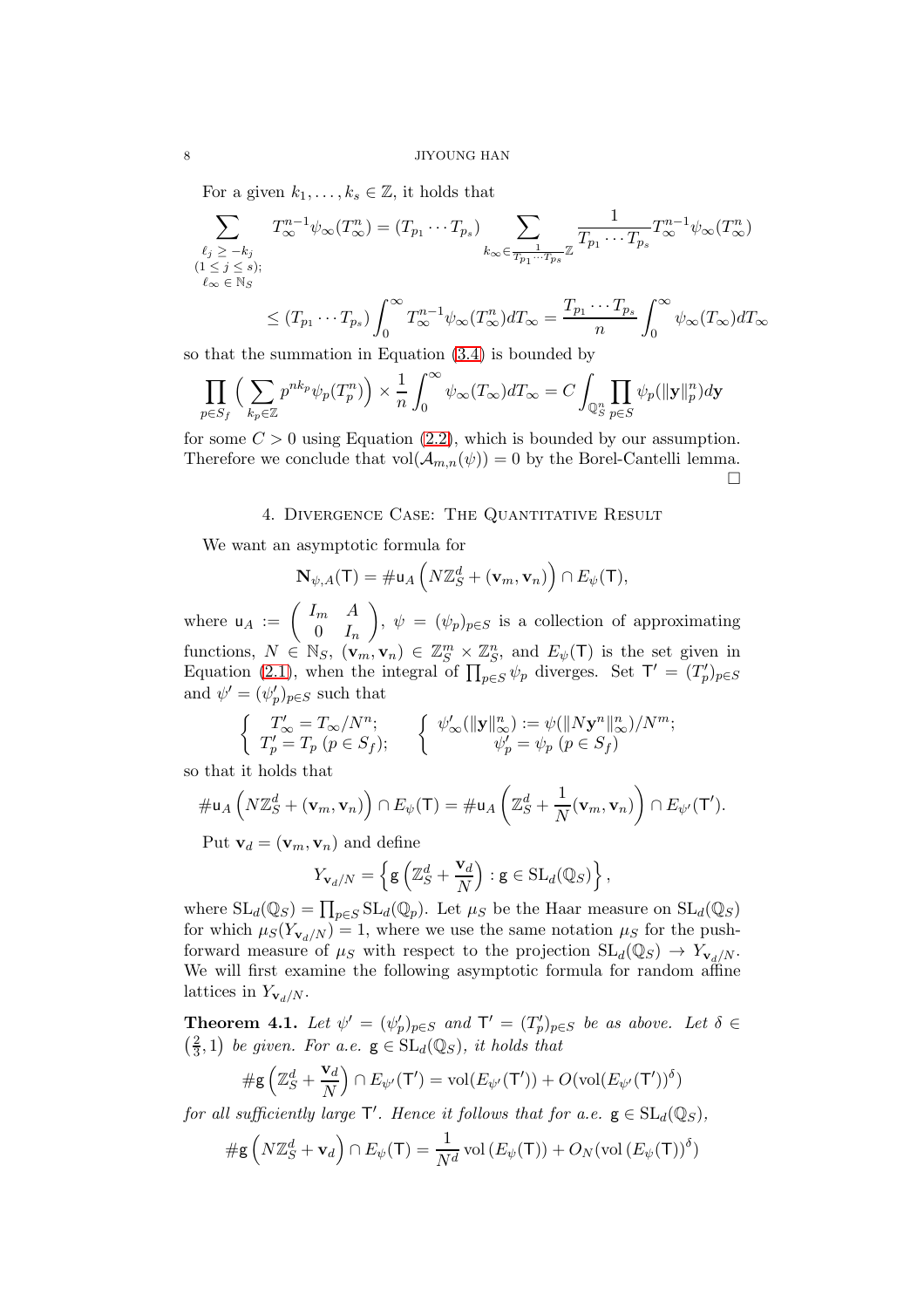### for all sufficiently large T.

To prove the theorem by following our strategy, we need the theorem below. It is unclear that for a given non-increasing function  $\psi_0 : \mathbb{R}_{>0} \to \mathbb{R}_{>0}$ , there is a constant  $C > 0$  such that

$$
\mu_S\left(\left\{\Lambda \in Y_{\mathbf{v}_d/N} : |\#(\Lambda \cap E_{\psi_0}(T)) - \text{vol}(E_{\psi_0}(T))| > M\right\}\right) < C \frac{\text{vol}(E_{\psi_0}(T))}{M^2}
$$

for all sufficiently large  $T > 1$ , where

$$
E_{\psi_0}(T) = \{(\mathbf{x}, \mathbf{y}) \in \mathbb{Q}_S^m \times \mathbb{Q}_S^n : ||\mathbf{x}||_S^m \leq \psi_0(||\mathbf{y}||_S^n) \text{ and } ||\mathbf{y}||_S^n \leq T\}.
$$

Unlike the set  $E_{\psi_0}(T)$ , the set  $E_{\psi}(T)$  is the product of Borel sets in  $\mathbb{Q}_p^d$ for  $p \in S$  so that Theorem [4.2](#page-8-0) can be applicable. This is the reason of considering a new type of an S-arithmetic Khintchine-Groshev theorem.

<span id="page-8-0"></span>**Theorem 4.2** ([\[7,](#page-12-17) Theorem 5.2]). Let  $d \geq 3$  and let  $E = \prod_{p \in S} E_p$  be the product of bounded Borel sets  $E_p \subseteq \mathbb{Q}_p^d$  for  $p \in S$ . There is a constant  $C_d > 0$ , depending only on the dimension d, such that

$$
\mu_S\left(\left\{\Lambda \in Y_{\mathbf{v}_d/N} : |\#(\Lambda \cap E) - \text{vol}(E)| > M\right\}\right) < C_d \frac{\text{vol}(E)}{M^2}.
$$

For a discrete set  $\Lambda \subseteq \mathbb{Q}_{S}^{d}$  and a measurable set  $E \subseteq \mathbb{Q}_{S}^{d}$  with finite volume, define

$$
D(\Lambda, E) = |\#(\Lambda \cap E) - \text{vol}(E)|.
$$

<span id="page-8-1"></span>To prove Theorem [1.3,](#page-3-0) we need the following lemma, which is easy to obtain.

**Lemma 4.3.** Let  $E_1 \subseteq E \subseteq E_2 \subseteq \mathbb{Q}_S^d$  be measurable sets with finite volume. Then

$$
D(\Lambda, E) + \text{vol}(E_2 - E_1) \le \max\{D(\Lambda, E_1), D(\Lambda, E_2)\}
$$

for any discrete set  $\Lambda \subseteq \mathbb{Q}_S^d$ .

*Proof of Theorem [4.1.](#page-7-1)* We may assume that  $\mathsf{T}' \in \mathbb{R}_{\geq 1} \times \prod_{p \in S_f} \{p^n : n \in \mathbb{N}\}\$ and denote  $|\mathsf{T}'| = \prod_{p \in S} T'_p$ .

Let  $\alpha > 1$  and  $\delta \in (\frac{2}{3})$  $(\frac{2}{3}, 1)$ . We claim that

<span id="page-8-2"></span>
$$
\limsup_{T'} \left\{ \Lambda \in Y_{\mathbf{v}_d/N} : D(\Lambda, E_{\psi'}(T')) > \text{vol}(E_{\psi'}(T'))^{\delta} \right\}
$$
\n
$$
\subseteq \limsup_{k \in \mathbb{N}} \bigcup_{T'} \left\{ \Lambda \in Y_{\mathbf{v}_d/N} : D(\Lambda, E_{\psi'}(T')) > \frac{1}{2} \text{vol}(E_{\psi'}(T'))^{\delta} \right\}.
$$
\n
$$
\text{(4.1)}
$$
\n
$$
|T'| = k^{\alpha}
$$

For a given  $\mathsf{T}' = (T'_p)_{p \in S}$ , let k be an integer for which  $k^{\alpha} \leq |\mathsf{T}'| < (k+1)^{\alpha}$ . Let  $\mathsf{T}_k = (T_p^{(k)})_{p \in S}$  and  $\mathsf{T}_{k+1} = (T_p^{(k+1)})_{p \in S}$  be such that  $|\mathsf{T}_k| = k^{\alpha}, |\mathsf{T}_{k+1}| = k$  $(k+1)^{\alpha}$ , and  $T_p^{(k)} = T_p' = T_p^{(k+1)}$  for  $p \in S_f$ . If  $\Lambda \in Y_{\mathbf{v}_d/N}$  satisfies the inequality

$$
D(\Lambda, E_{\psi'}(T')) > \text{vol}(E_{\psi'}(T'))^{\delta},
$$

by Lemma [4.3,](#page-8-1)

$$
\max\left\{D(\Lambda,E_{\psi'}(\mathsf{T}_k)),D(\Lambda),E_{\psi'}(\mathsf{T}_{k+1}))\right\} > k^{\alpha\delta} - ck^{\alpha-1}
$$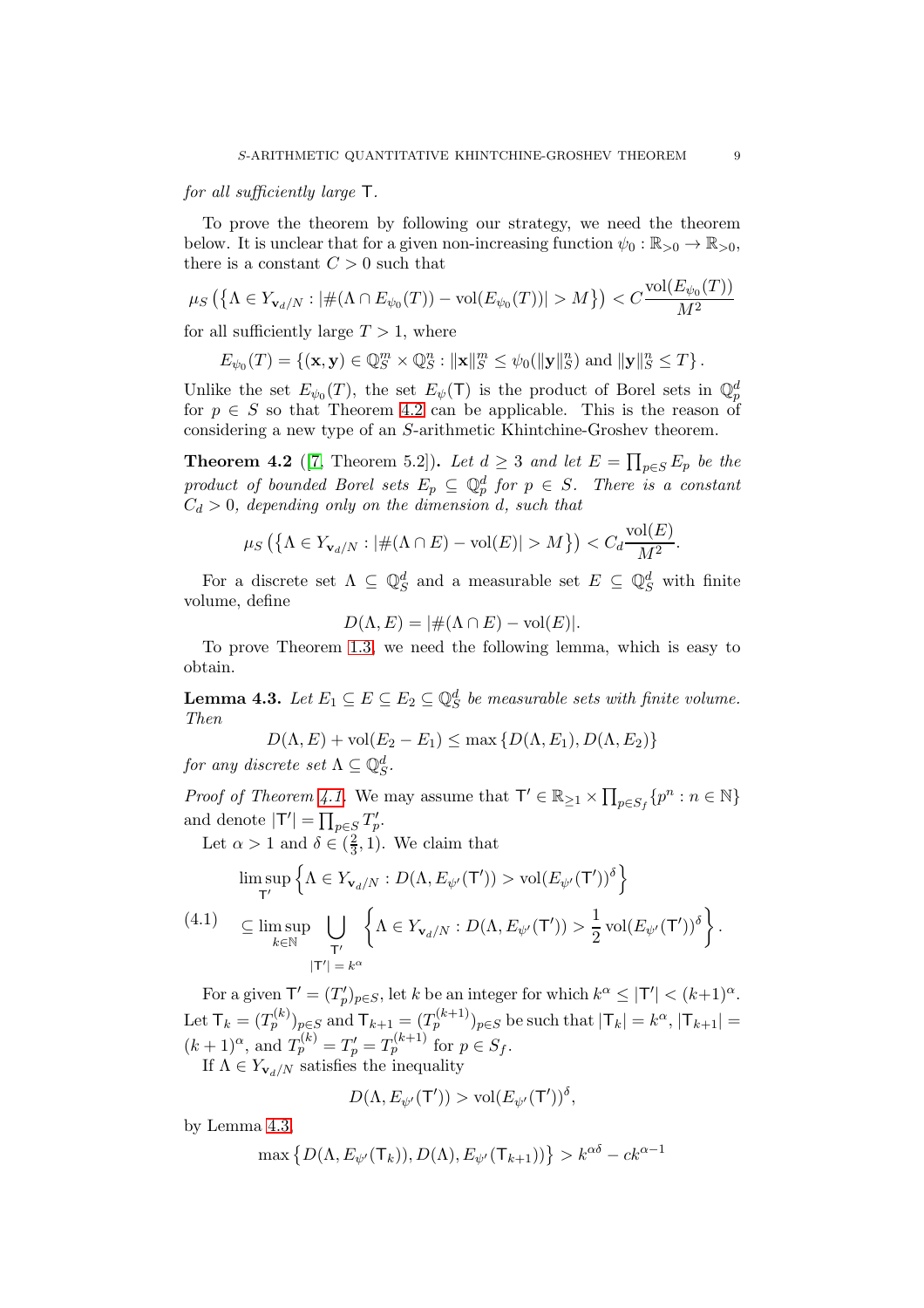for some positive constant  $c > 0$  such that  $(k+1)^{\alpha} - k^{\alpha} < ck^{\alpha}$ . Hence if

$$
\alpha < \frac{1}{1 - \delta},
$$

it follows that for all sufficiently large  $k$ ,

<span id="page-9-0"></span>
$$
k^{\alpha\delta} - ck^{\alpha-1} \ge \frac{2}{3}k^{\alpha\delta} \ge \frac{1}{2} \max\{k^{\alpha\delta}, (k+1)^{\alpha\delta}\},\
$$

so that Equation [\(4.1\)](#page-8-2) follows.

Now, we want to use the Borel-Cantelli lemma. Note that the number of T' for which  $|T'| = k^{\alpha}$  is bounded by

$$
\#\{\mathsf{T}'\in\mathbb{R}_{\geq 1}\times\prod_{p\in S_f}\{p^n:n\in\mathbb{N}\}:|\mathsf{T}'|=k^{\alpha}\}\leq\prod_{p\in S_f}\log_p k^{\alpha}.
$$

Hence using Theorem [4.2,](#page-8-0) the measure of the set in Equation [\(4.1\)](#page-8-2) is bounded by

<span id="page-9-1"></span>
$$
\sum_{k\in\mathbb{N}}4C_d k^{\alpha(1-2\delta)}\,\prod_{p\in S_f}\log_p k^\alpha
$$

which is finite if and only if  $\alpha(1-2\delta) < -1$ , or equivalently, since  $1-2\delta < 0$ ,

$$
\alpha > \frac{1}{2\delta - 1}.
$$

The assumption that  $\delta \in \left(\frac{2}{3}\right)$  $(\frac{2}{3}, 1)$  assures that there exists  $\alpha > 1$  satisfying both Equation [\(4.2\)](#page-9-0) and Equation [\(4.3\)](#page-9-1).  $\Box$ 

### 4.1. Proof of Theorem [1.3.](#page-3-0) Denote by

$$
\mathsf{U} = \left\{ \mathsf{u}_A = \left( \begin{array}{cc} \mathsf{I}_{m} & A \\ 0 & \mathsf{I}_n \end{array} \right) : A \in \text{Mat}_{m,n}(\mathbb{Q}_S) \right\}
$$

and  $H = \prod_{p \in S} H_p$ , where for each  $p \in S$ ,

$$
H_p = \left\{ h_p = \begin{pmatrix} \alpha_p & 0 \\ \beta_p & \gamma_p \end{pmatrix} : \alpha_p \in \mathrm{GL}_m(\mathbb{Q}_p), \ \gamma_p \in \mathrm{GL}_n(\mathbb{Q}_p), \ \beta_p \in \mathrm{Mat}_{n,m}(\mathbb{Q}_p) \right\}.
$$

We will continue to use the notations  $\psi = (\psi)_{p \in S}$ ,  $N \in \mathbb{N}_S$ ,  $\mathbf{v}_d =$  $(\mathbf{v}_m, \mathbf{v}_n) \in \mathbb{Z}_S^d$ , etc., defined as in previous sections. Note that

$$
\mathbf{N}_{\psi,A}(\mathsf{T}) = \# \mathsf{u}_A \left( N \mathbb{Z}_S^d + (\mathbf{v}_m, \mathbf{v}_n) \right) \cap E_{\psi}(\mathsf{T}) = \# \mathsf{hu}_A \left( N \mathbb{Z}_S^d + \mathbf{v}_d \right) \cap \mathsf{h} E_{\psi}(\mathsf{T})
$$

for any  $h \in H$ .

Following the tactic of [\[1\]](#page-12-1), we will show that there is a sequence  $(h_\ell)_{\ell \in \mathbb{N}}$ in H so that the following holds: for almost all  $A \in Mat_{m,n}(\mathbb{Q}_S)$  and any small  $\varepsilon > 0$ , one can find  $\ell \in \mathbb{N}$  for which there is  $\mathsf{T}_0 = \mathsf{T}_0(A, \varepsilon)$  (=  $\mathsf{T}_0(A, \ell)$ ) to be exact) such that

<span id="page-9-2"></span>
$$
(4.4) \quad \left| \frac{\mathbf{N}_{\psi,A}(\mathsf{T})}{\mathrm{vol}\left(E_{\psi}(\mathsf{T})\right)/N^2} - 1 \right| = \left| \frac{\# \mathsf{h}_{\ell} \mathsf{u}_{A}\left(N\mathbb{Z}_{S}^{d} + \mathbf{v}_{d}\right) \cap \mathsf{h}_{\ell} E_{\psi}(\mathsf{T})}{\mathrm{vol}\left(E_{\psi}(\mathsf{T})\right)/N^2} - 1 \right| < \varepsilon
$$

holds for all  $T \succeq T_0$ .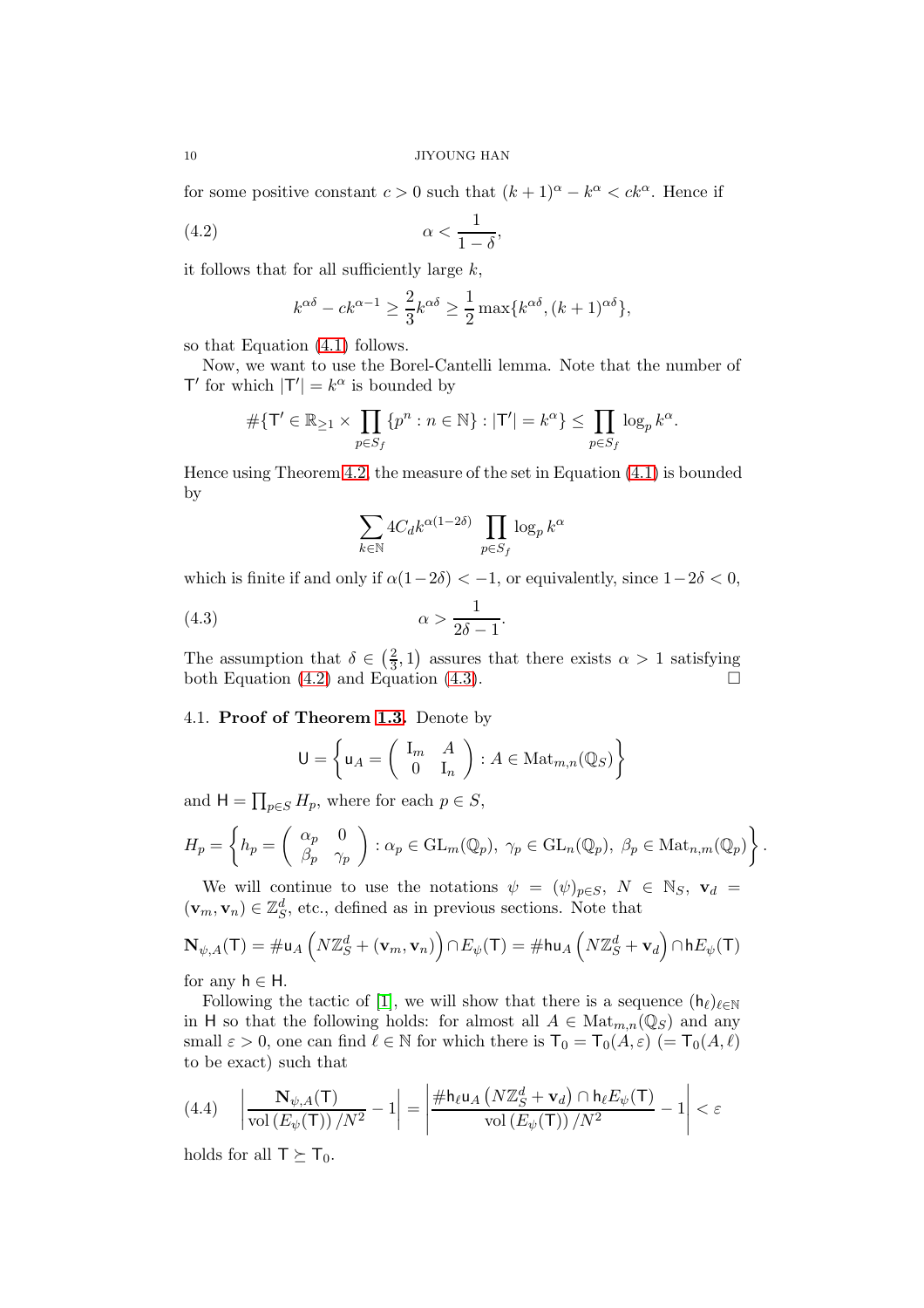Take any sequence  $(\varepsilon_{\ell})_{\ell \in \mathbb{N}}$  such that  $\varepsilon_{\ell} \in (0,1)$  and  $\varepsilon_{\ell} \to 0$  as  $\ell \to \infty$ . For each  $\ell \in \mathbb{N}$ , let us define  $\psi_{\ell}^{+} = (\psi_{p,\ell}^{+})_{p \in S}$  and  $\psi_{\ell}^{-} = (\psi_{p,\ell}^{-})_{p \in S}$  by

$$
\psi_{p,\ell}^{+}(\|\mathbf{y}\|_{p}^{n}) = \begin{cases}\n(1+\varepsilon_{\ell})\psi_{p}\left(\frac{1}{1+\varepsilon_{\ell}}\|\mathbf{y}\|_{p}^{n}\right), & \text{for } p = \infty; \\
\psi_{p}(\|\mathbf{y}\|_{p}^{n}), & \text{for } p \in S_{f}, \\
\psi_{p,\ell}^{-}(\|\mathbf{y}\|_{p}) = \begin{cases}\n\frac{1}{1+\varepsilon_{\ell}}\psi_{p}\left((1+\varepsilon_{\ell})\|\mathbf{y}\|_{p}^{n}\right), & \text{for } p = \infty; \\
\psi_{p}(\|\mathbf{y}\|_{p}^{n}), & \text{for } p \in S_{f}.\n\end{cases}\n\end{cases}
$$

<span id="page-10-0"></span>**Lemma 4.4.** Fix  $\delta \in (\frac{2}{3})$  $(\frac{2}{3},1)$ . Let  $(\varepsilon_{\ell})_{\ell \in \mathbb{N}}$  and  $(\psi_{\ell}^{\pm})$  $(\frac{1}{\ell})_{\ell \in \mathbb{N}}$  be as above. One can find a sequence  $(h_{\ell})_{\ell \in \mathbb{N}}$  in H such that

$$
E_{\psi^-_\ell}(\mathsf{T}^-) \subseteq \mathsf{h}_\ell E_\psi(\mathsf{T}) \subseteq E_{\psi^-_\ell}(\mathsf{T}^+),
$$

where  $T^-$  and  $T^+$  are defined as  $T^- = \left(\frac{1}{1+r}\right)$  $\frac{1}{1+\varepsilon_\ell}T_\infty,T_{p_1},\ldots,T_{p_s}\right)$  and  $\mathsf{T}^+=$  $((1+\varepsilon_\ell)T_\infty, T_{p_1}, \ldots, T_{p_s}),$  respectively when  $\mathsf{T} = (T_p)_{p \in S} \in \mathbb{R}_{\geq 1} \times \prod_{p \in S_f} \{p^k :$  $k \in \mathbb{N}$ .

Moreover, it holds that for a.e.  $A \in Mat_{m,n}(\mathbb{Q}_S)$  and any  $\ell \in \mathbb{N}$ ,

$$
\# \mathsf{h}_{\ell} \mathsf{u}_A \left( N \mathbb{Z}_S^d + \mathbf{v}_d \right) \cap E_{\psi_{\ell}^{\pm}}(\mathsf{T}) = \frac{(1 + \varepsilon_{\ell})^{\pm 2}}{N^2} \operatorname{vol}(E_{\psi}(\mathsf{T})) + O_N(\operatorname{vol}(E_{\psi}(\mathsf{T}))^{\delta})
$$

for all sufficiently large T.

*Proof.* For each  $\ell \in \mathbb{N}$ , define  $H_{\infty, \varepsilon_{\ell}} = \widetilde{H}_{\infty, \varepsilon_{\ell}} \cap \widetilde{H}_{\infty, \varepsilon_{\ell}}^{-1}$ , where

$$
\widetilde{H}_{\infty,\varepsilon_{\ell}} = \left\{ h_{\infty} = \begin{pmatrix} \alpha_{\infty} & 0 \\ \beta_{\infty} & \gamma_{\infty} \end{pmatrix} \in H_{\infty} : \begin{array}{l} \| \alpha_{\infty} \|_{op}^m \leq 1 + \varepsilon_{\ell}, \| \gamma_{\infty} \|_{op}^n \leq 1 + \varepsilon_{\ell}/2 \\ \| \beta_{\infty} \|_{op} \leq \varepsilon_{\ell}/(4n) \end{array} \right\}
$$

and for  $p \in S_f$ ,

$$
H_p(\mathbb{Z}_p) = \left\{ h_p = \begin{pmatrix} \alpha_p & 0 \\ \beta_p & \gamma_p \end{pmatrix} \in H_p : \begin{array}{l} \alpha_p \in \text{GL}_m(\mathbb{Z}_p), \ \gamma_p \in \text{GL}_n(\mathbb{Z}_p) \\ \beta_p \in \text{Mat}_{n,m}(\mathbb{Z}_p) \end{array} \right\}.
$$

Here,  $\|\cdot\|_{op}$  is the operator norm on  $\mathbb{R}^m$  or  $\mathbb{R}^n$  when  $p = \infty$ . It is well-known that  $H_{\ell} := H_{\infty, \varepsilon_{\ell}} \times \prod_{p \in S_f} H_p(\mathbb{Z}_p)$  is an open neighborhood of the identity element in H.

Let us first show that for any  $h \in H_{\ell}$  and  $\mathsf{T} \in \mathbb{R}_{\geq 1} \times \prod_{p \in S_f} \{p^k : k \in \mathbb{N}\},$ 

$$
E_{\psi_{\ell}^-}(\mathsf{T}^-) \subseteq \mathsf{h} E_{\psi}(\mathsf{T}) \subseteq E_{\psi_{\ell}^+}(\mathsf{T}^+).
$$

If  $p = \infty$ , the sets

$$
E_{\psi_{\infty,\ell}^{\pm}}((1+\varepsilon_{\ell})^{\pm 1}T_{\infty})
$$
  
=  $\left\{ (\mathbf{x},\mathbf{y}) \in \mathbb{R}^m \times \mathbb{R}^n : \| \mathbf{x} \|_{\infty}^m \le (1+\varepsilon_{\ell})^{\pm 1} \psi_{\infty}((1+\varepsilon_{\ell})^{\mp 1} \| \mathbf{y} \|_{\infty}^n); \right\}.$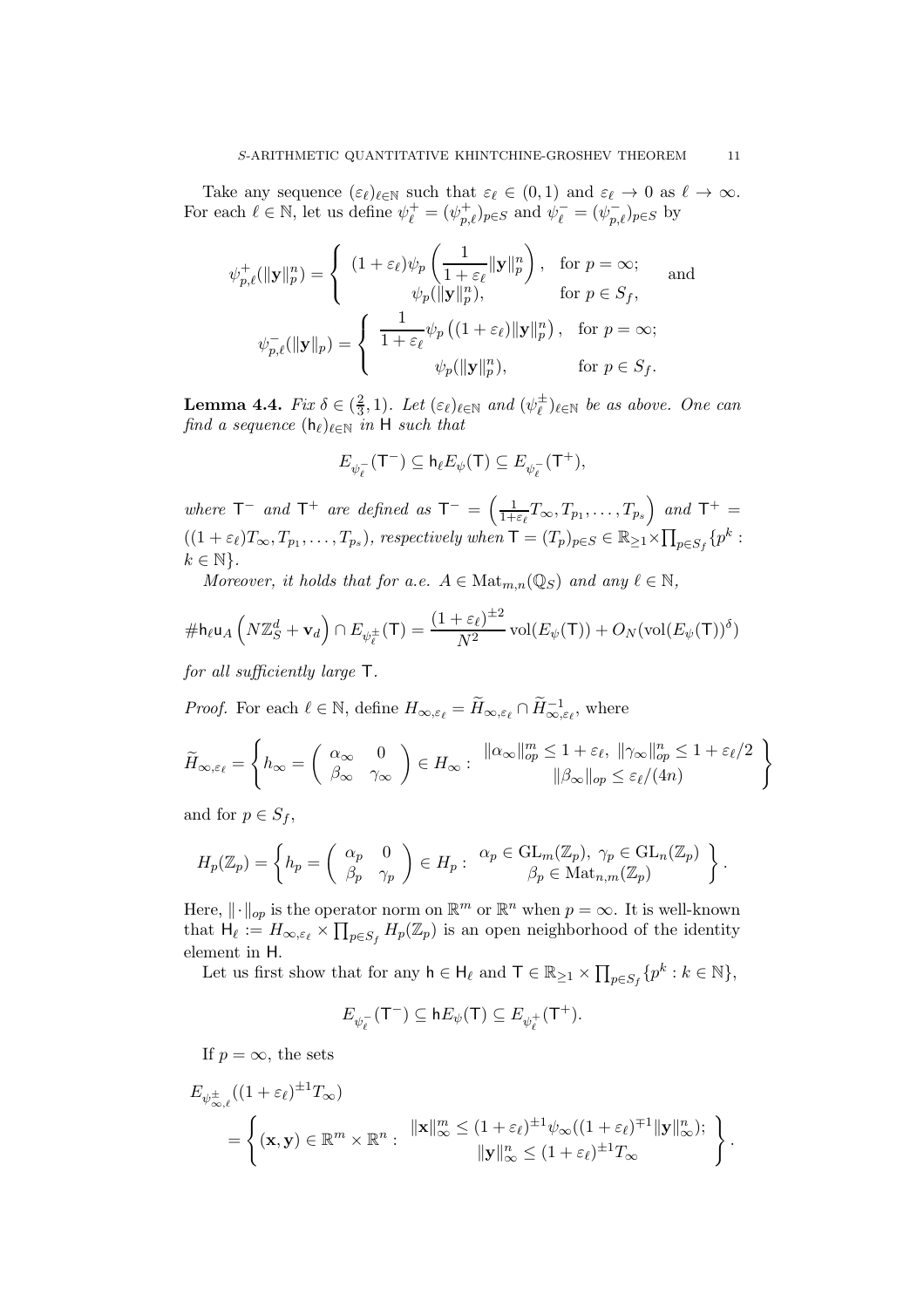Note that  $h_{\infty}.(\mathbf{x}, \mathbf{y}) = (\alpha_{\infty} \mathbf{x}, \beta_{\infty} \mathbf{x} + \gamma_{\infty} \mathbf{y})$ . For  $(\mathbf{x}, \mathbf{y}) \in E_{\psi_{\infty}}(T_{\infty}),$ 

<span id="page-11-0"></span>
$$
\|\beta_{\infty}\mathbf{x} + \gamma_{\infty}\mathbf{y}\|_{\infty} \le \frac{\varepsilon_{\ell}}{4n} \|\mathbf{x}\|_{\infty} + \left(1 + \frac{\varepsilon_{\ell}}{2}\right)^{1/n} \|\mathbf{y}\|_{\infty}
$$
  
(4.5)  

$$
\le \frac{\varepsilon_{\ell}}{4n} + \left(1 + \frac{\varepsilon_{\ell}}{2}\right)^{1/n} \|\mathbf{y}\|_{\infty} \le \left\{ \begin{array}{ll} (1 + \varepsilon_{\ell})^{1/n} & \text{if } \|\mathbf{y}\|_{\infty} \le 1; \\ (1 + \varepsilon_{\ell})^{1/n} \|\mathbf{y}\|_{\infty} & \text{if } \|\mathbf{y}\|_{\infty} \ge 1, \end{array} \right.
$$

and

$$
\|\alpha_{\infty} \mathbf{x}\|_{\infty}^m \le (1+\varepsilon_{\ell})\psi_{\infty}(\|\mathbf{y}\|_{\infty}^n) \le (1+\varepsilon_{\ell})\psi_{\infty}((1+\varepsilon_{\ell})^{-1}\|\beta_{\infty}\mathbf{x} + \gamma_{\infty}\mathbf{y}\|_{\infty}^n),
$$

where the second inequality is induced from Equation [\(4.5\)](#page-11-0) since  $\psi_{\infty}$  is non-increasing. Here, we use the fact that  $\psi_{\infty}$  is a constant function on  $(0,1]$  and  $(1+\varepsilon_\ell)^{-1} \|\beta_\infty + \gamma_\infty \mathbf{y}\|_\infty^n \leq 1$  if  $\|\mathbf{y}\|_\infty \leq 1$ . This shows that  $hE_{\psi_{\infty}}(T_{\infty}) \subseteq E_{\psi_{\infty,\ell}^+}((1+\varepsilon_\ell)T)$  for  $h \in H_\ell$ . One can also obtain the fact that  $E_{\psi_{\infty,\ell}^{-}}((1+\varepsilon_{\ell})^{-1}T) \subseteq hE_{\psi_{\infty}}(T_{\infty})$  in a similar way.

For  $p \in S_f$ , we claim that  $H_p(\mathbb{Z}_p)$  preserves  $E_{\psi_p}(T_p)$ . We have that  $h_p(\mathbf{x}, \mathbf{y}) = (\alpha_p \mathbf{x}, \beta_p \mathbf{x} + \gamma_p \mathbf{y})$ . Note that  $\alpha_p \in GL_m(\mathbb{Z}_p)$  and  $\gamma_p \in GL_n(\mathbb{Z}_p)$ preserve the p-adic norm. Since  $||\mathbf{x}||_p \leq ||\psi_p||_{\text{sup}} = 1$  and  $\beta_p \in \text{Mat}_{n,m}(\mathbb{Z}_p)$ 

$$
\|\beta_p \mathbf{x} + \gamma_p \mathbf{y}\|_p \left\{ \begin{array}{ll} = \|\mathbf{y}\|_p, & \text{if } \|\mathbf{y}\|_p \geq p; \\ \leq \max(\|\beta_p \mathbf{x}\|_p, \|\gamma_p \mathbf{y}\|_p) \leq 1, & \text{if } \|\mathbf{y}\|_p \leq 1, \end{array} \right.
$$

and it follows that

$$
\|\alpha_p \mathbf{x}\|_p^m = \|\mathbf{x}\|_p^m \leq \psi_p(\|\mathbf{y}\|_p^n) = \begin{cases} \psi_p(\|\beta_p \mathbf{x} + \gamma_p \mathbf{y}\|_p^n), & \text{if } \|\mathbf{y}\|_p \geq p; \\ 1 = \psi_p(\|\beta_p \mathbf{x} + \gamma_p \mathbf{y}\|_p^n), & \text{if } \|\mathbf{y}\|_p \leq 1. \end{cases}
$$

Now applying Theorem [4.1](#page-7-1) to  $\psi_{\ell}^{\pm}$  $\overline{\mathcal{L}}$ , it follows that for a.e.  $g \in SL_d(\mathbb{Q}_S)$ ,

<span id="page-11-1"></span>(4.6) 
$$
\#g\left(N\mathbb{Z}_S^d + \mathbf{v}_d\right) \cap E_{\psi_\ell^{\pm}}(\mathsf{T}^{\pm})
$$

$$
= \frac{1}{N^2} \text{vol}\left(E_{\psi_\ell^{\pm}}(\mathsf{T}^{\pm})\right) + O_N\left(\text{vol}\left(E_{\psi_\ell^{\pm}}(\mathsf{T}^{\pm})\right)^{\delta}\right)
$$

for all sufficiently large  $\mathsf{T}^{\pm}$ . Moreover, it is easy to compute that the volumes of  $E_{\psi_{\ell}^{\pm}}(\mathsf{T}^{\pm})$  are

<span id="page-11-2"></span>(4.7) vol 
$$
\left(E_{\psi_{\ell}^{\pm}}(\mathsf{T}^{\pm})\right) = \left(1 + \varepsilon_{\ell}\right)^{\pm 2} \text{vol}\left(E_{\psi}(\mathsf{T})\right).
$$

Consider the map  $\Phi : \mathsf{H} \times \mathsf{U} \to SL_d(\mathbb{Q}_S)$  given by  $\Phi(\mathsf{h}, \mathsf{u}_A) = \mathsf{hu}_A$  which is a diffeomorphism up to a null set in  $SL_d(\mathbb{Q}_S)$ . Then  $(\Phi^{-1})_*(\mu_S)$  is equivalent to  $\mu_H \otimes \mu_U$ , where  $\mu_H$  is a Haar measure on H and  $\mu_U = \text{vol}$  under the natural identification  $\mathsf{U} \simeq \mathrm{Mat}_{m,n}(\mathbb{Q}_S)$ . Hence from Equation [\(4.6\)](#page-11-1), we have that

$$
\#\mathsf{hu}_A\left(N\mathbb{Z}_S^d+\mathbf{v}_d\right)\cap E_{\psi_\ell^\pm}(\mathsf{T}^\pm)=\frac{1}{N^2}\,\mathrm{vol}\left(E_{\psi_\ell^\pm}(\mathsf{T}^\pm)\right)+O_N\Big(\,\mathrm{vol}\left(E_{\psi_\ell^\pm}(\mathsf{T}^\pm)\right)^\delta\Big)
$$

for a.e.  $(h, u_A) \in H \times U$  with respect to the product measure  $\mu_H \otimes \mu_U$ . In particular, we can choose  $h_{\ell} \in H_{\ell}$  for each  $\ell \in \mathbb{N}$  such that the above equation holds for a.e.  $u_A$ . Let  $U_\ell$  be a collection of such elements  $u_A \in U$ with respect to  $h = h_{\ell}$ . Then  $U_{\ell}$  is of full measure, hence the intersection  $\bigcap_{\ell \in \mathbb{N}} \mathsf{U}_{\ell}$  also has a full measure. Combining with Equation [\(4.7\)](#page-11-2), the second assertion of the lemma follows.  $\Box$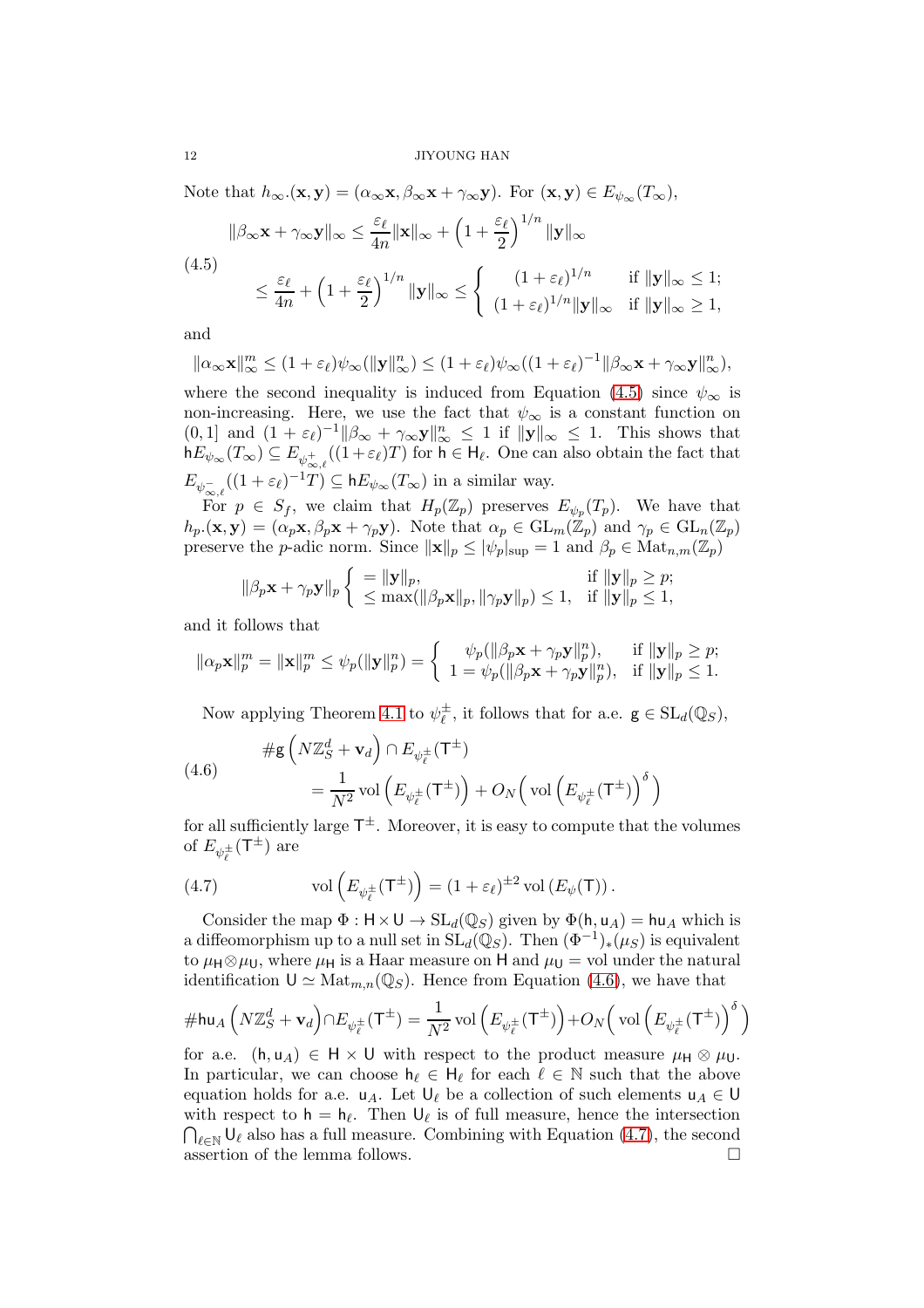Now let us finish the proof of Theorem [1.3](#page-3-0) by showing Equation [\(4.4\)](#page-9-2) for those  $A \in \text{Mat}_{m,n}(\mathbb{Q}_S)$  as in Lemma [4.4.](#page-10-0)

Let sufficiently small  $\varepsilon > 0$  be given. Choose  $\ell \in \mathbb{N}$  so that  $\varepsilon_{\ell} < \varepsilon/6$ . For  $h_{\ell}$  in Lemma [4.4,](#page-10-0) we have that

$$
\frac{\#h_{\ell}u_{A}(N\mathbb{Z}_{S}^{d}+\mathbf{v}_{d})\cap E_{\psi_{\ell}^{-}}(\mathsf{T})}{\mathrm{vol}(E_{\psi}(\mathsf{T})/N^{2}}\leq \frac{N_{\psi,A}(\mathsf{T})}{\mathrm{vol}(E_{\psi}(\mathsf{T})/N^{2}}\leq \frac{\#h_{\ell}u_{A}(N\mathbb{Z}_{S}^{d}+\mathbf{v}_{d})\cap E_{\psi_{\ell}^{+}}(\mathsf{T})}{\mathrm{vol}(E_{\psi}(\mathsf{T})/N^{2}}
$$

and

$$
\# \mathsf{h}_{\ell} \mathsf{u}_A(N\mathbb{Z}_S^d + \mathbf{v}_d) \cap E_{\psi_{\ell}^{\pm}}(\mathsf{T}) = (1 + \varepsilon_{\ell})^{\pm 2} \frac{\text{vol}(E_{\psi}(\mathsf{T})}{N^2} + O_N\left(\text{vol}(E_{\psi}(\mathsf{T}))^{\delta}\right).
$$

Hence it follows that

$$
\left|\frac{N_{\psi,A}(\mathsf{T})}{\mathrm{vol}(E_{\psi}(\mathsf{T})/N^2}-1\right|\leq 3\varepsilon_\ell + O_N\left(\mathrm{vol}(E_{\psi}(\mathsf{T}))^{\delta-1}\right)\leq \varepsilon
$$

for all sufficiently large T since we assume that  $vol(E_{\psi}(T)) \to \infty$  as  $T \to \infty$ .

#### **REFERENCES**

- <span id="page-12-1"></span>[1] M. Alam, A. Ghosh and S. Yu, Quantitative Diophantine approximation with congruence conditions, J. Théor. Nombres Bordeaux 33 (2021), no. 1, 261–271.
- <span id="page-12-16"></span>[2] J. Athreya, A. Ghosh, and A. Prasad, Ultrametric logarithm laws, II, Monatsh. Math. 167 (2012), no. 3-4, 333–356
- <span id="page-12-7"></span>[3] V. Beresnevich, S. Velani, Classical metric Diophantine approximation revisited: the Khintchine-Groshev theorem, Int. Math. Res. Not. IMRN 2010, no. 1, 69–86.
- <span id="page-12-12"></span>[4] S. Datta and A. Ghosh, S-arithmetic inhomogeneous Diophantine approximation on manifolds, Adv. Math. 400 (2022), Paper No. 108239, 46 pp.
- <span id="page-12-15"></span>[5] M. Dodson, S. Kristensen, and J. Levesley, A quantitative Khintchine-Groshev type theorem over a field of formal series, Indag. Math. (N.S.) 16 (2005), no. 2, 171–177.
- <span id="page-12-6"></span>[6] R. Duffin and A. Schaeffer, Khintchine's problem in metric Diophantine approximation, Duke Math. J., 8 (1941), 243-255.
- <span id="page-12-17"></span>[7] A. Ghosh and J. Han, Values of inhomogeneous forms at S-integral points, Mathematika (DOI: 10.1112/mtk.12137)
- <span id="page-12-9"></span>[8] A. Ghosh, D. Kelmer and S. Yu, Effective density for inhomogeneous quadratic forms I: Generic forms and fixed shifts, Int. Math. Res. Not. IMRN, 2022, no. 6, 4682-4719.
- <span id="page-12-14"></span>[9] A. Ghosh and R. Royals, An extension of the Khinchin-Groshev theorem, Acta Arith. 167 (2015), no. 1, 1–17.
- <span id="page-12-5"></span>[10] A. Groshev, Un théoreme sur les systèmes des formes lineaires, Doklady Akad. Nauk SSSR., 19 (1938), 151-152.
- <span id="page-12-3"></span>[11] A. Khintchine, Einige Sätze über Kettenbrüche, mit Anwendungen auf die Theorie der Diophantischen Approximationen (German), Math. Ann. 92 (1924), no. 1-2, 115–125.
- <span id="page-12-4"></span>[12] A. Khintchine, Zur metrischen Theorie der diophantischen Approximationen (German), Math. Z. 24 (1926), no. 1, 706–714.
- <span id="page-12-13"></span>[13] D. Kleinbock and G. Margulis, Flows on homogeneous spaces and Diophantine approximation on manifolds, Ann. of Math. (2) 148 (1998), no. 1, 339–360.
- <span id="page-12-8"></span>[14] D. Koukoulopoulos and J. Maynard, On the Duffin-Schaeffer conjecture, Ann. of Math. (2) 192 (2020), no. 1, 251-307.
- <span id="page-12-2"></span>[15] D. Kleinbock and G. Tomanov, Flows on S-arithmetic homogeneous spaces and applications to metric Diophantine approximation, Comment. Math. Helv. 82 (2007), no. 3, 519–581.
- <span id="page-12-11"></span>[16] A. Mohammadi and A. Golsefidy, S-arithmetic Khintchine-type theorem, Geom. Funct. Anal. 19 (2009), no. 4, 1147–1170.
- <span id="page-12-10"></span>[17] E, Nesharim, R. Rühr and R. Shi, Metric Diophantine approximation with congruence conditions, Int. J. Number Theory 16 (2020), no. 9, 1923-1933.
- <span id="page-12-0"></span>[18] W. Schmidt, A metrical theorem in diophantine approximation, Canadian J. Math. 12 (1960), 619–631.